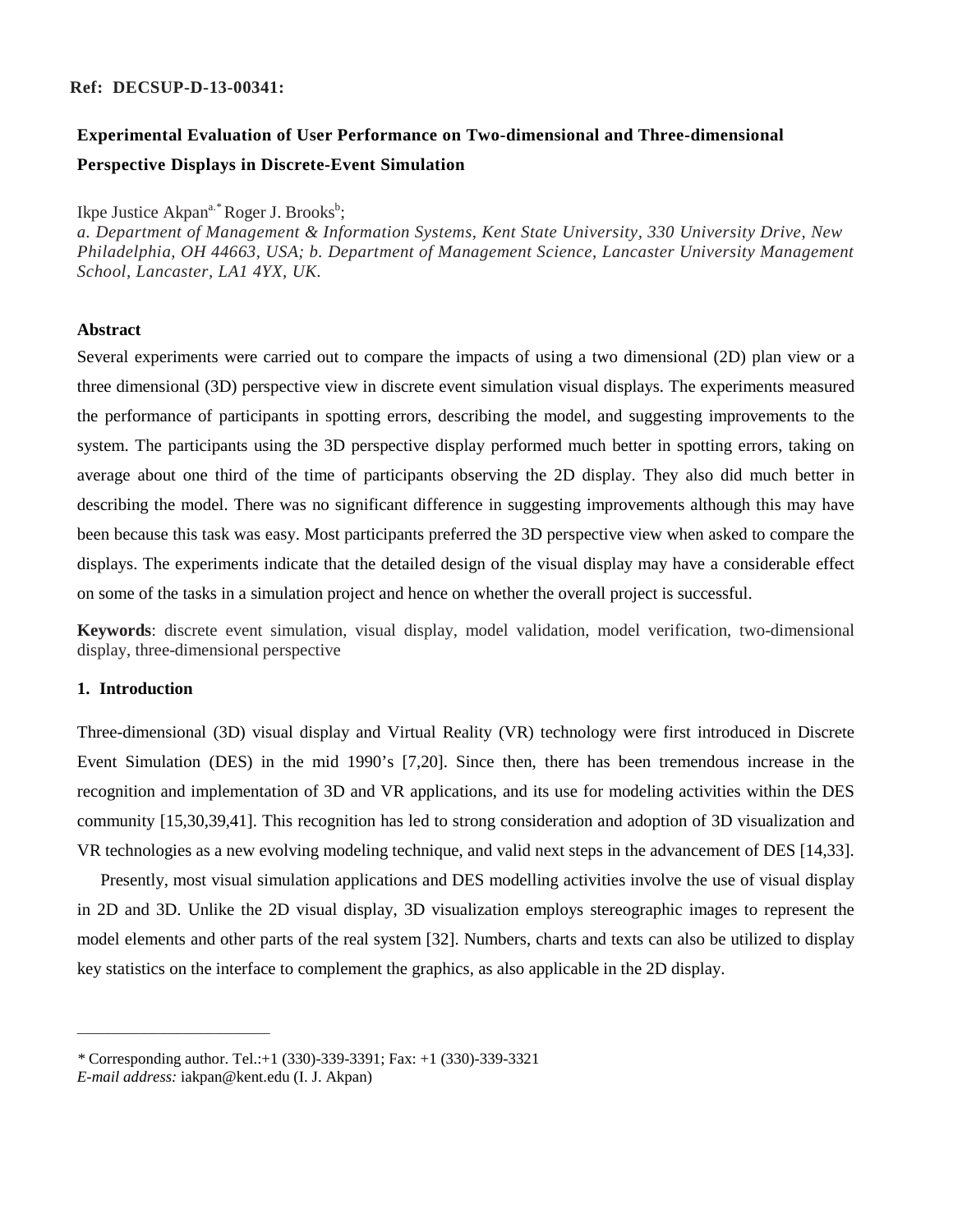In the DES literature, 3D visualization and VR is defined loosely to simply mean displays that give a three dimensional perspective view [30]. Although such displays can provide the ability to alter the viewpoint of the observer including being able to "fly through" the system, it is not really VR in the conventional sense as known in human-computer interaction (HCI) [23,32,33,36]. In HCI, VR represents variety of systems with different levels of immersion, including full-immersion into the virtual environment [32]. Immersive VR uses specialized hardware devices such as gloves and head mounted displays [27].

 Generally, many of the benefits and claims of 3D visualization and VR in DES are similar to the advantages of visual interactive modeling and visual interactive simulation (VIS) [5,8-10], as decision support system [9,12,13,18] using 2D display [11]. The major difference is that, 3D display and VR provides greater enhancement to the benefits of visual simulation compared to the 2D display. For example, it is claimed that, 3D visualization and VR is more interactive, enhances generation of ideas about a simulated system [41], more effective for model testing, validation and verification [1,20,36], model credibility, and usability, and overall success of the simulation project [1,2]. While the importance of 2D visual display and 2D animation in DES is well established [8-11,17-19], the same cannot be said of 3D visualization and VR, with many ongoing debatable and unsubstantiated claimed benefits and costs.

We carried out a survey of simulation practitioners focusing on user perceptions of the differences between 2D and 3D displays [1], including perceived benefits and costs. But the survey results were not known at the time of the experiments reported in this paper. Generally the survey respondents with experience of both 2D and 3D considered 3D to be better than 2D for spotting errors, improving understanding of the real system, and communication with the client. One result that stood out was that 61% had the view that 3D resulted in a better solution for decision makers (with none saying that the solution would be worse) compared to using 2D. This effect is likely to be due to the 3D display facilitating better interaction with the client and helping the client to be more involved in the project. The respondents were also asked about the importance of five aspects of the visual display (3D perspective, realistic colors, detailed graphics, interactivity, accurate scale dimensions) in communicating with decision makers. A majority thought that each aspect was helpful with the responses being stronger from 3D users. However, there were a small number of comments in the survey that 3D could be a hindrance with unnecessary graphical detail making it harder to see important aspects of behavior.

 Based on user opinions and evaluation results from 3D DES software vendors [1,7,8,31,39], it appears that the 3D visual display and the 3D animation can have a very significant effect on several tasks in a simulation project and on the overall outcome of the project, thus extending the benefits of the visual display. However, it is not clear precisely what factors of the visual display that 3D visualization can bring added benefits or the aspects of DES modeling process where 3D can affect the performance of developers or users of DES models. Therefore, the aim of the study was to investigate this through the use of experiments. Since 3D displays are increasing in popularity and prevalence in simulation, it was considered most useful to look at a 3D perspective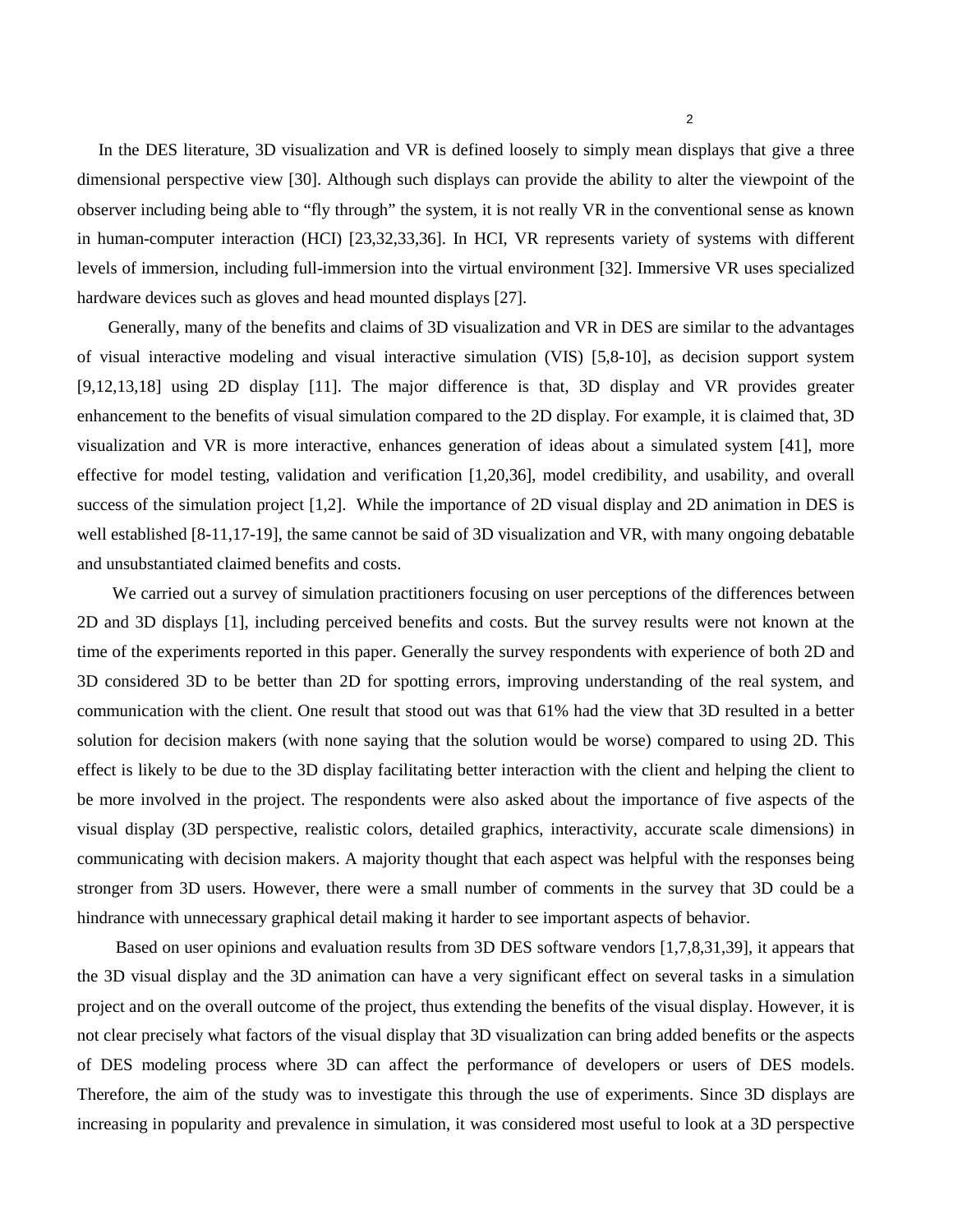view. The experiments compared a 2D display with a 3D perspective display and were designed to look at the effect on the ability of users to spot errors in the model and to understand the behavior of the model (two of the benefits advocated for animation and visual display [5]), and make decisions on improving the business operations. We also examine the effects of the 3D perspective view on model credibility and acceptability. A display with just a 3D perspective view is sometimes described as 2.5D to distinguish it from displays with more capabilities, e.g. the ability to change viewpoint [39].

 In the experiments reported in this paper, we are considering displays with just a 3D perspective view and we will use the term 3D display so as to give a clearer and simpler distinction in the text from the display with a 2D perspective. The experiments took place in 2004. Even though the use of 3D visualization in DES has become more widespread with many simulation packages developed considerably since then, the comparison of 2D and 3D perspective is still important and relevant in understanding the effects of this aspect of visual displays, especially as this aspect of empirical work yet remains overlooked.

The rest of the paper is organized as follows: Section two presents the theoretical background; Section three highlights the research hypotheses; section four explains the experimental design and method. The results of the experiments and test of hypotheses are presented in Section five. Section six discusses the implications of the study and limitations of the study, while Section seven summarizes the main findings and concludes the paper.

### **2. Theoretical Background**

#### **2.1** *Overview*

The dramatic advances in computer hardware and software, the revolution in the Internet and its multimedia front-end, and the World Wide Web have enabled the development and implementation of sophisticated user interfaces on diverse applications including DES as a decision support system [9,13,23,33,34]. While the benefits and costs of 3D visualization and VR in DES is still debatable, the application and implementation of these technologies are already well established in training simulations, entertainment industry, communication and media, and education with great successes [29,46]. For example, 3D games, 3D film productions and training simulation are very extensive [29,46]. In the area of training simulation, significant benefits have been recorded in flight simulation, military training and medical and surgical procedures [29,40,42].

The need for enhanced visualization in training simulation is often to make the display look realistic. On the other hand, such visual display may also be simplified to highlight the important features and it may show aspects that are not visible in the real system. Quarles et al. [29] describe a mixed reality approach to learning how to use an anesthesia machine. An existing virtual simulation model showed the workings inside the machine when the controls are altered, including showing the flow of invisible gases using colors. The mixed reality system was designed to make it easier for students to match the model with the real machine. It included altering the model display to match better with the real layout and using a magic lens to show the relevant components of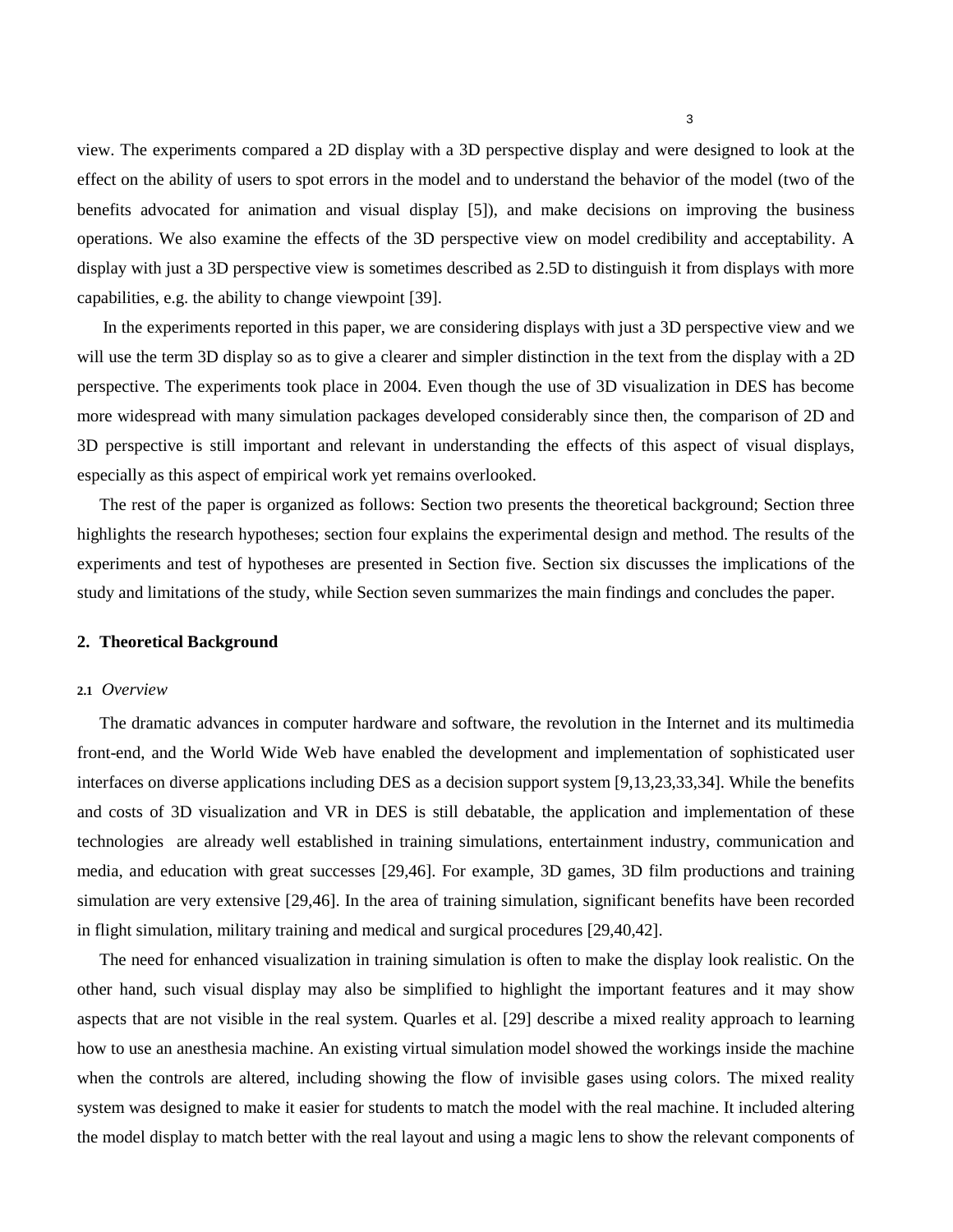the model display on a hand held screen as the user looks at part of the real machine. The model was also linked to the real machine in that control movements on the machine were detected and applied.

The benefits of 3D display and VR in other fields as discussed above appears to have greatly influenced the quest to implement similar technologies in DES. It is claimed that, a realistic display may be necessary for simulation to have credibility as a cutting edge problem solving approach when compared against sophisticated computer graphics in other areas such as computer games [30], films [31], television, architecture, archaeology, etc. The public consumption of information such as news and current affairs is increasingly through video rather than the written word, and video is becoming more and more widespread on the internet.

#### **2.2** *Visual Display in Discrete Event Simulation*

Most discrete event simulation (DES) applications and models have a visual display that provides a dynamic pictorial representation of the system being modeled. Our use of the term visual display follows the general usage in simulation [11,19] in referring to the use of images and graphics to represent the model elements in the simulation software. The visual display is usually dynamic in that, the model elements can move and change appearance at run time to indicate changes in states. Such a display may also include some text such as labels for the elements, as well as showing some key statistics through numbers or charts. This is generally termed animation. We distinguish the visual display from other aspects of simulation software and the simulation model such as computer code and detailed statistics. Simulation software also usually includes interaction in that the user can stop the model at run time to make changes to the model and then continue the run, thus making it possible for users to perform experimentation and analyses (e.g. "what if" analysis) [12].

 As in most decision support applications [18,12,34], visual display has long been used in simulation through the implementation of visual interactive modeling (VIM) [3,9,17,19] and visual interactive simulation (VIS) [5,8,19,28]. The application of visual display has not only increased DES modeling and simulation activities, but revolutionized the modeling process [30], and remains an important part of a DES modeling till today.

# *2.2.1 Benefits of Visual Display*

One benefit of visual display is the animation it provides, which can play a major role in achieving the overall objectives for most simulation projects. Simulation is generally used to model complex non-linear systems with many interacting components. Solutions are typically obtained by experimentation and it is often difficult to understand or anticipate precisely how the different parts of the system will affect the overall system performance. The ability to see the model running on the visual display can help considerably in understanding the behavior of the model and the system it represents. This can lead to new insights regarding ways of improving the system [39]. The visual display is important in other simulation tasks as well, such as model verification and validation [6]. Observing model behavior is a useful test as part of both verification and validation. Incorrect or unrealistic behavior may be noticed which would not have been spotted from a statistical

4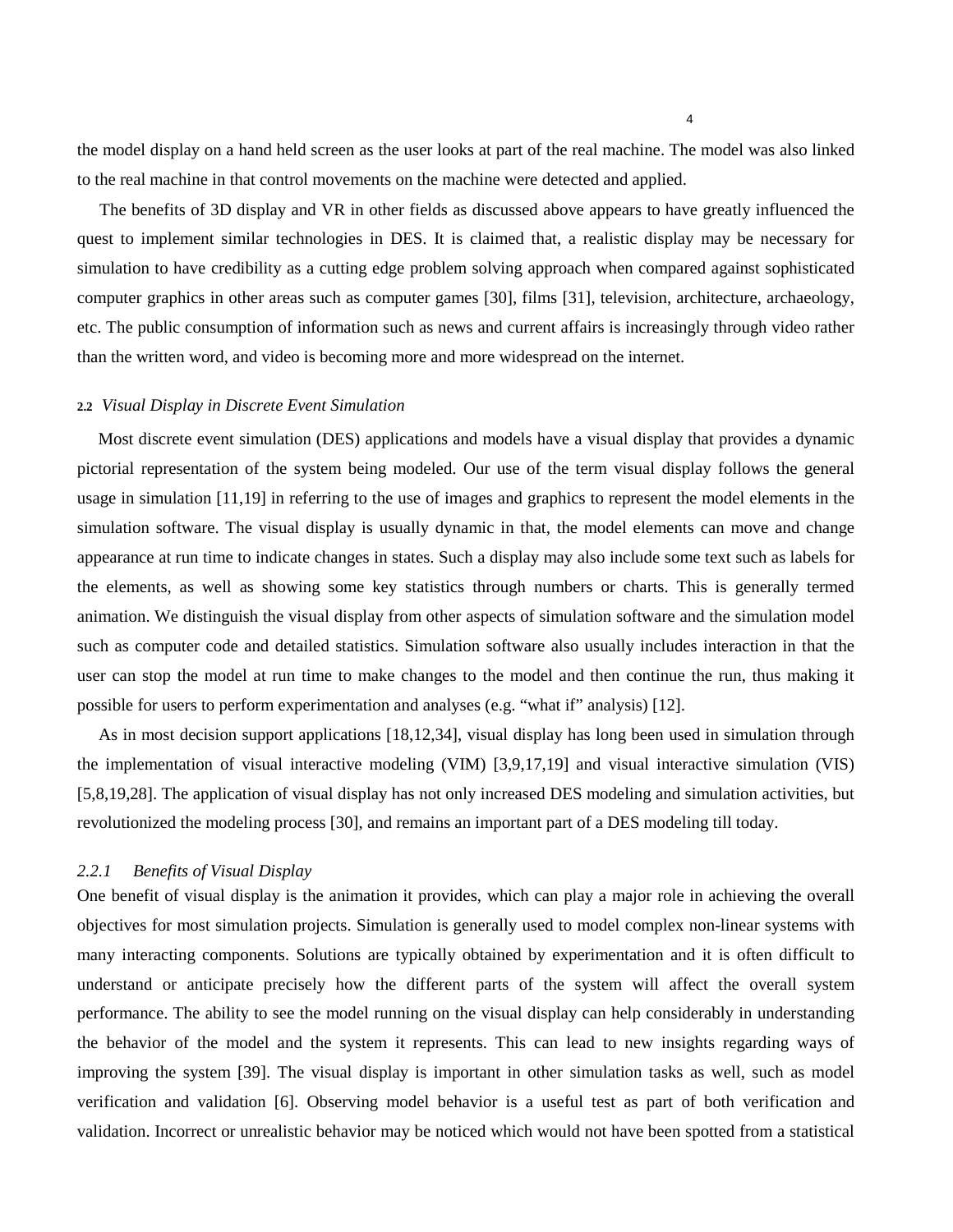summary of the results. If an error is identified, then animation can enhance the debugging process to finding the root cause of the error [6,20]. This will often be done by running the model very slowly. The modeler can use the animation in each of these ways.

 Another crucial role of the animation is that it enables other people to observe the model and the model runs, such as the client, decision makers, system operators and senior management. This allows them to make inputs into the modeling process particularly, as already described, during verification and validation, and experimentation, enabling their knowledge and expertise about the system to be used in these tasks. It can also help them to understand better both the system and simulation methodology. This is likely to improve communication between all parties involved in the project, facilitate acceptance of the use of simulation to tackle the problem, and increase model credibility [10,11,31]. The involvement of the client in the modeling process and their understanding of the process can be extremely important factors in the success of simulation or other Operations Research (OR) projects [9,35]. A good illustration of many of these benefits of animation in practice is provided by [20] in a case study of a construction simulation of operations to dig out and transport material. [5,20,41] describe several instances of how the simulation animation was used in verification, validation, and generating ideas for improving the system. [20] illustrate with the modeler seeing various incorrect truck movements which resulted in collisions or near misses, and the system expert noticing that the excavator dug out the material too quickly for the particular situation being modeled. Control rule ideas for the system were developed from the animation through observing the patterns and interactions of truck movements. [20] viewed that it would have been very difficult to find some of the errors and strategic ideas without the animation. This can also include examining statistics during the run and changing the view of the animation by zooming or altering the viewpoint [31]. In some cases interaction is built into the model coding so that the model and the animation stops at certain points and the user is asked to decide on the next actions to take to control the system. Such use of VIS is traceable to Hurrion's work in the late 1970s [10,11].

 Some other benefits of visual display can be seen at the model building stage [1]. The graphical elements and visual display can often be used in constructing at least part of the model. This is typically achieved by operations such as selecting icons to add elements to the model and using the mouse, buttons or menus to connect the elements together.

 Another area where visual display in DES can also provide great benefits is in the decision-making process and in facilitating the involvement of non-technical personnel in the simulation projects whatever their role. Engaging staff through model demonstrations can help with problem definition and setting objectives, model validation, and identifying ideas for improving the system that can be tried in experimentation. It helps the user, especially non-technical managers to experiments with the model to test different ways of organising, planning and running the system, and using the model results to predict the effect of making the changes in the real system which therefore helps to identify the best option [1,9].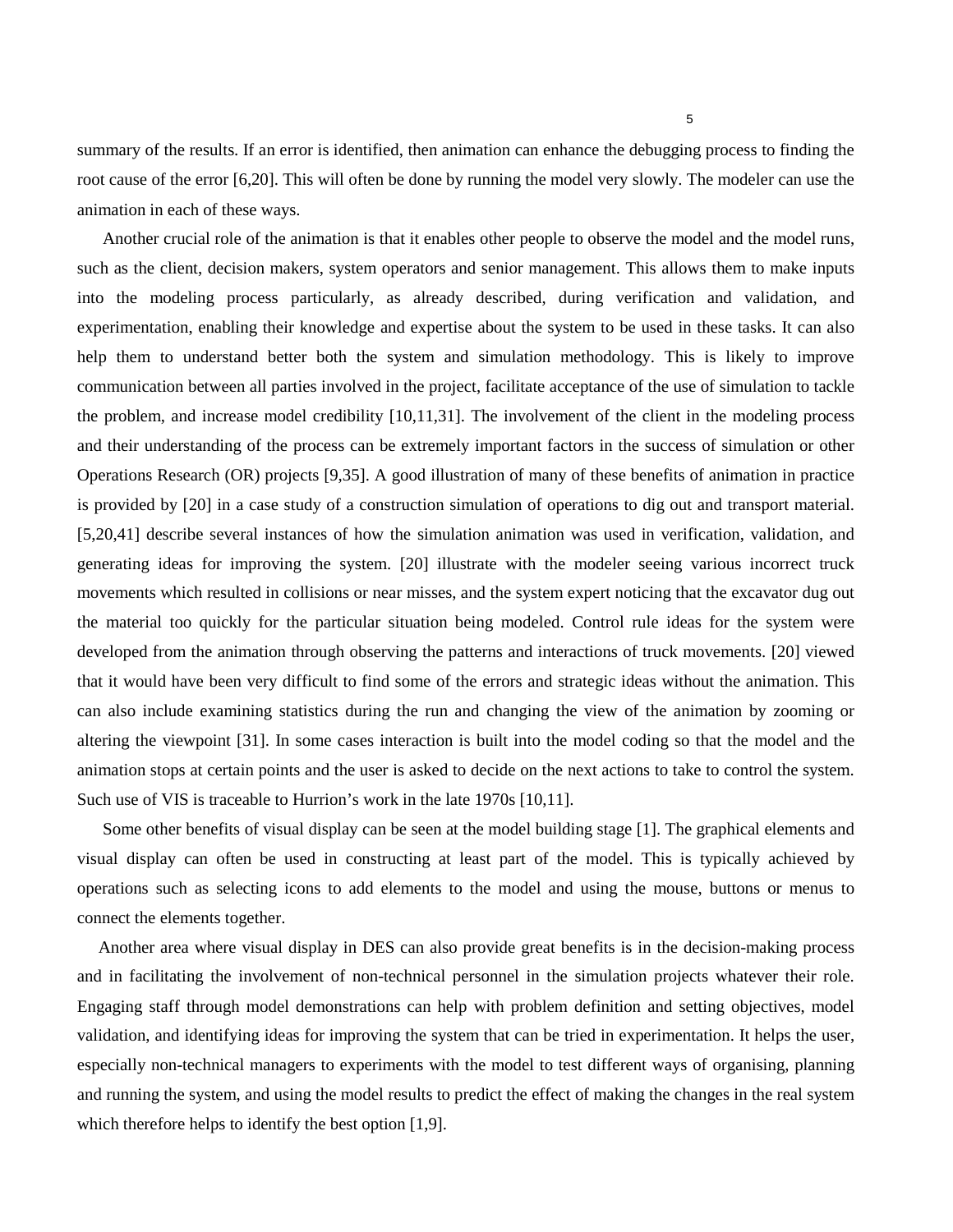Visual display also provides better understanding of the modelling process leading to a greater chance of the recommendations of the study being implemented [31]. This is applicable to wide variety of systems and operations including, manufacturing production lines, call centres, business processes, patient flows in hospitals, and road traffic junctions simulation. It can also increase communication and coordination within the organisation by enabling staff to see a broader view of the problem beyond their specific area of responsibility [40]. Therefore, having a model display that can be understood easily by the client can be a very important part of a simulation project being successful, even though it doesn't affect the logic and behaviour of the model.

 It is easy to overlook the role of the animation in simulation as it does not affect the behavior of the model, and it often receives little attention in simulation textbooks. Consequently it can seem relatively unimportant compared to the other simulation tasks such as conceptual modeling, data collection, model coding, verification and validation, and experimentation. However it can make the difference between a simulation model being a black box that, at least to the client, is slightly mysterious, and being a transparent and understandable technique. This is vital though, as visual animation is one aspect in which simulation differs from many other operations research techniques. According to Rohrer [31], the visual display is particularly important because human beings are naturally good at processing visual information. However, [31] also set out reasons why visual display does not receive enough attention in DES, namely the reading and writing emphasis in the education system, graphics being implicitly regarded as a game rather than serious analysis, and graphics being considered as requiring a lot of effort for at most small gains [1].

The benefits of the animation are likely to vary depending on the specific model application. Some systems may be difficult to represent because they are too large or have too many elements or because their elements do not have a simple and natural way of being represented. On the other hand, in some applications, such as facility layout problems [e.g., 39] or the movements of people in crowds [e.g., 22], being able to visualize the system can have a special importance.

### *2.2.2 Limitations of Visual Display*

Of course, the visual display has its limitations. In a large system then it may be difficult to observe the whole system on the screen and to identify the important factors. The use of numbers, statistics and charts is usually essential in the proper analysis of experiments and the animation is often turned off during experiments so that the simulation runs faster. Since the animation can be powerful there is also the possibility for it to be misleading and to give a false confidence in the model simply due to impressive and high quality graphics.

### **2.3** *Benefits of 3D Visualization and VR Over 2D Visual Display*

The benefits of visual display as discussed in Sections 2.2 apply to both 2D visual display and 3D visualization in DES. However, this section identify the aspects of discrete event simulation and modeling where 3D can make

6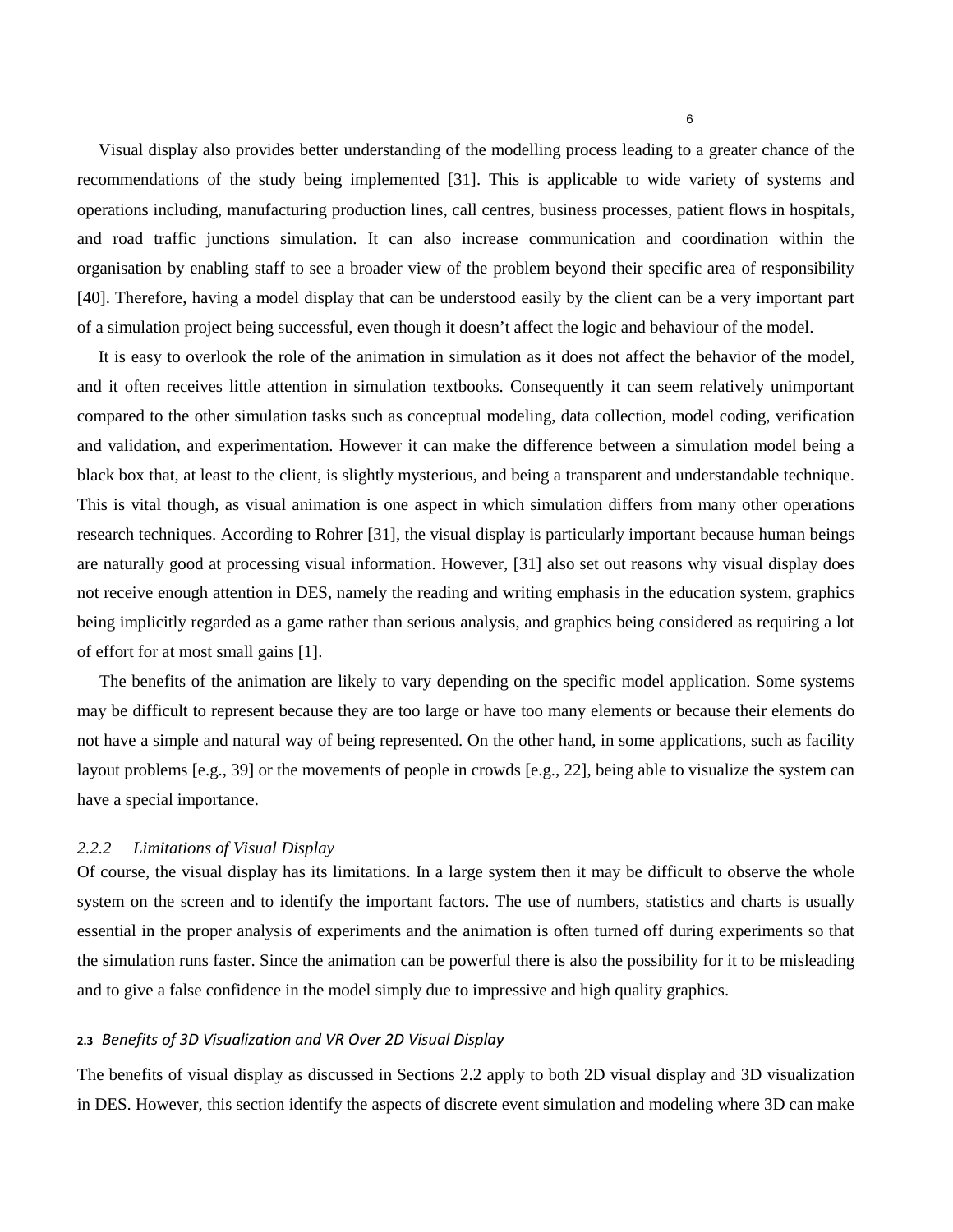better impacts compared to the 2D based on several claims in the literature and user opinions [1,2]. Thus, it is claimed that 3D enhances of improves the following benefits of visual display:

- Generation of ideas about the system being modeled and helping users to "gaining insights and relaying knowledge" [36,41]. Also, 3D graphics and 3D animation uses true to scale elements making simulation models easy to understand.
- Communication with clients and help in presenting the model and solutions [7,39,41].
- Model testing, validation and verification [1,40].
- Better problem definition that is easily agreeable by all stakeholders of the simulation project than 2D display [1].
- Model credibility, acceptance and usability. The 3D models easily convey results and make any recommendations arising from the simulation more convincing and credible, and also lead to increased confidence in the model [24, 40].
- Improving the Quality of Managerial Decisions. 3D models are easily comprehensible, providing clear information to decision-makers or model users, and improving understanding of the modeled system reasonably [1,39,45].
- Bridging the communication gap between model developer and management or non-technical personnel, 3D visualization can become a catalyst for resolving complexities in the simulation models, and improves the quality of decision-making [39].

### **3. Research Hypotheses**

The opinions of DES practitioners and users of simulation solutions and DES models [1], the evaluation results of 3D software by vendors [7,39], and the outcomes of systems modeling and simulation using 2D display and 3D visualization [20,30,36,41,45] all indicate that, 3D display could bring significant benefits on DES modeling activities. This experimental study aimed at comparing users' performance on discrete event simulation activities using the 2D display and 3D perspective view, and identifies aspects of simulation and modeling activities where 3D display can bring added benefits. Specific modeling activities addressed in this study include, model validation and verification, generation of ideas and insight into the modeled system/operation, model acceptability and credibility and decision-making. The reason for focusing on these modeling activities for the experiments was based on two reasons; first, the claimed benefits of 3D display in the listed modeling activities appear very strong; second, the participants in the experiments simply watched the DES models at runtime and observed the animation, with no interaction with the display due to limited knowledge of subjects in discrete event simulation, especially in 3D modeling. However, a similar experimental study that examined the efficacy of VIS compared with non-visual interface [11] used subjects with similar characteristics as ours.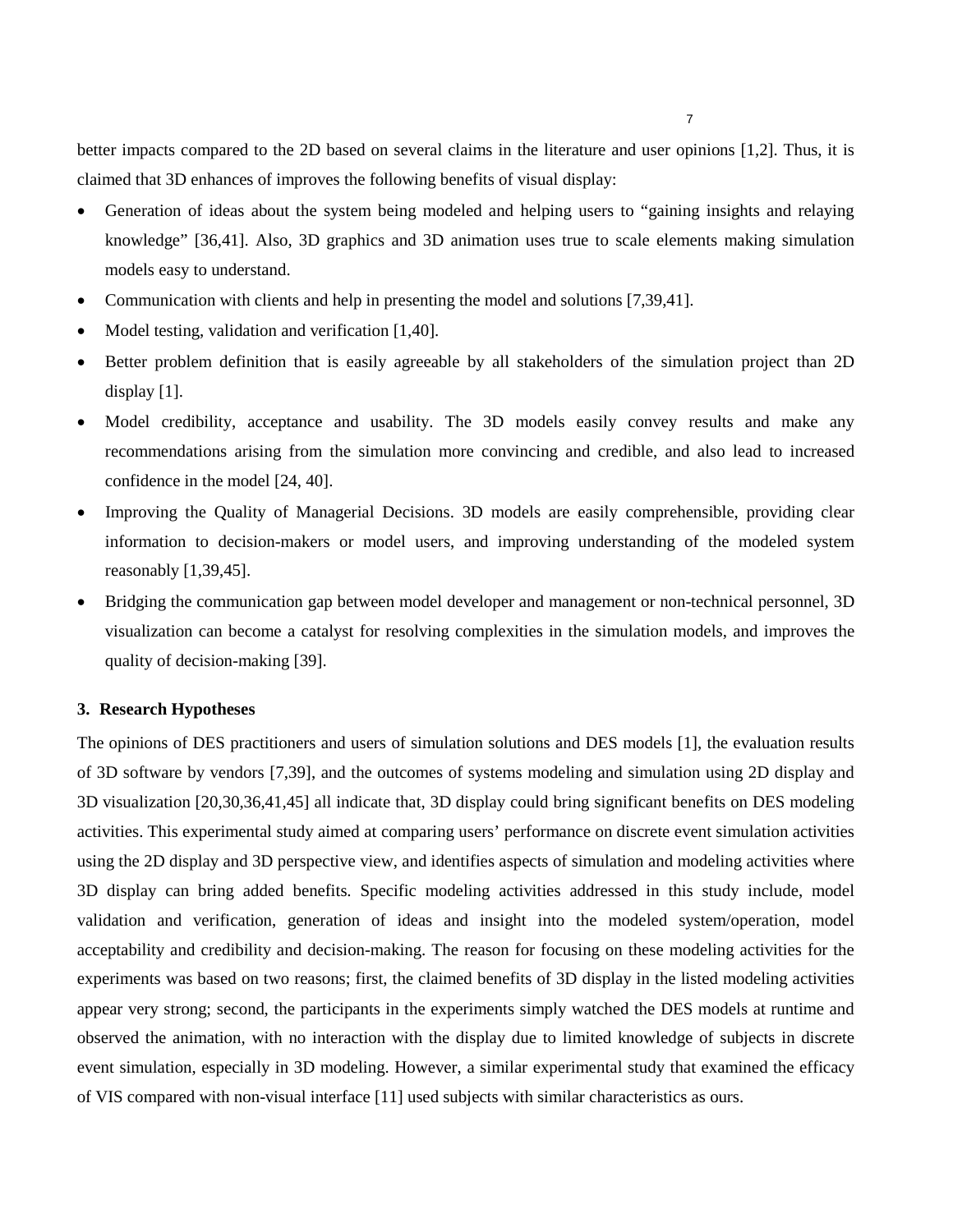The research hypotheses formulated in this study as presented in Section  $3.1 - 3.5$  were based on the various claims and benefits as listed above.

#### **3.1** *Model Validation and Verification*

Model Validation is a process of determining whether a simulation model is an accurately represent the actual system based on the specific objectives of the simulation project [20]. The purpose is to ensure that the simulation model accurately mimics the real-world system from the perspective of its intended uses, and includes activities such as checking for errors in the model and correcting them. The model is tested until we have sufficient confidence in it to use for decision-making. [20,21] emphasize validating models using the visual display. [1,36] present strong indications about the efficacy of 3D display for model validation compared to 2D.

 We designed the following hypothesis to test the claims that 3D visualization is more effective than 2D display in validating DES model. We defined effectiveness in this context to mean that, 3D display makes it easier to spot errors in DES model, measured by the number of subjects who are able to detect specific errors, and the time taken to spot such errors.

#### • *Hypothesis 1:*

We therefore define the null hypothesis  $H1_0$  and the alternative hypothesis  $H1_1$  as follows:

**H10**: 3D visualization does not make it easier to spot errors in DES model than 2D display.

 **H11:** 3D visualization makes it easier to spot errors in DES model than 2D display.

#### **3.2** *Model Understanding and Generation of Ideas*

We assessed the effect of 3D visualization and 2D display on the ability of observers of the model to understand the models and generating ideas to make decisions.

We designed two hypotheses (hypotheses 2 and 3) to test the claims that 3D visualization can enhance users' understanding of the model and the simulated operation, and generation of ideas towards improving the quality of managerial decisions.

#### • *Hypothesis 2:*

The null hypothesis  $H2_0$  and alternative hypothesis  $H2_1$  were defined as follows: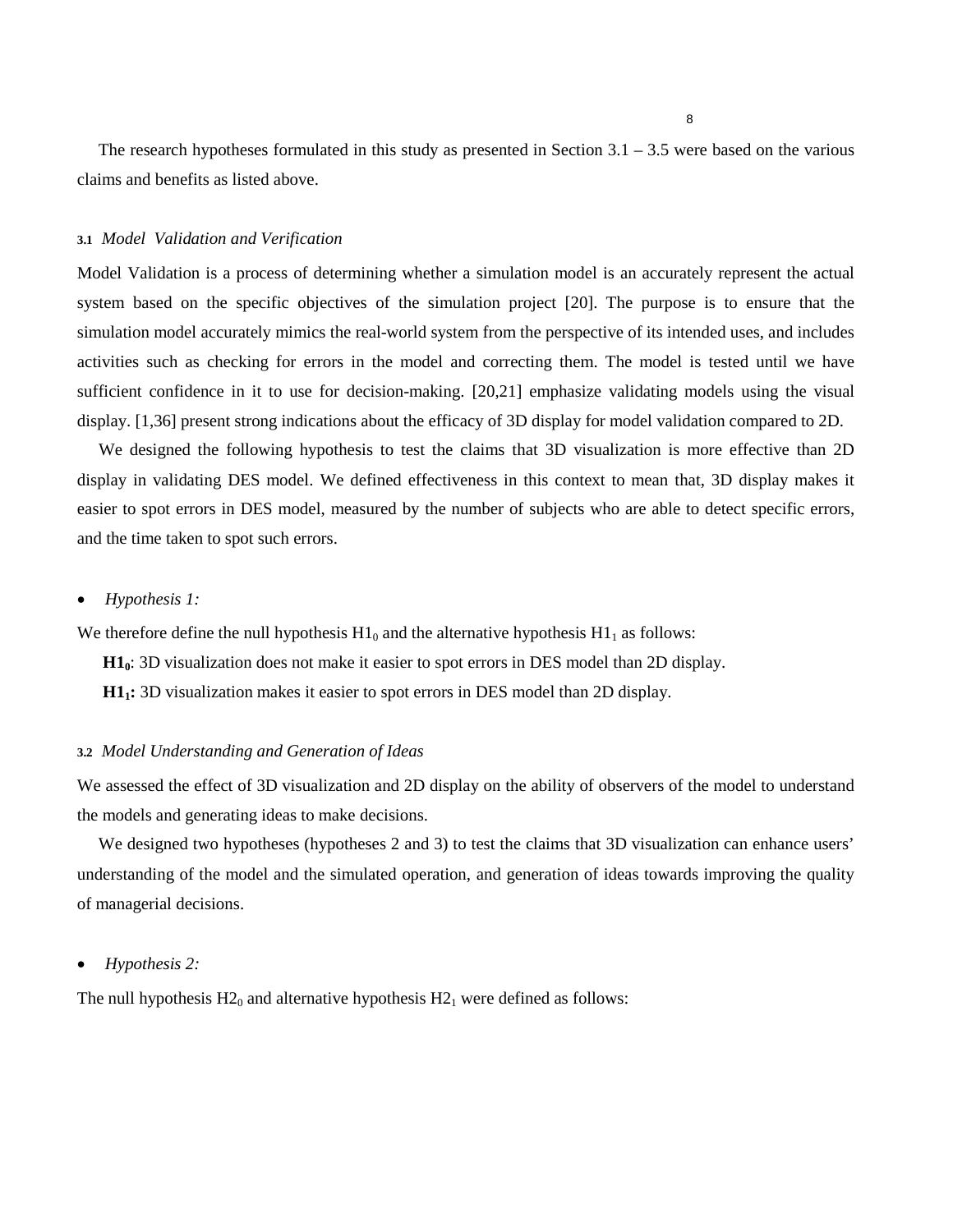**H20**: 3D visualization does not result in a better understanding of the model than 2D display.

**H21**: 3D visualization results in a better understanding of the model than 2D display.

• *Hypothesis 3:*

On the claims that 3D display can enhance generation of ideas towards improving the quality of managerial decisions [1], we defined the following null hypothesis  $H3_0$  and the alternative hypothesis  $H3_1$ :

 **H30**: 3D display does not enhance generation of ideas for improving business decisions than 2D.

 **H31**: 3D display enhances generation of ideas for improving business decisions than 2D.

### **3.3** *Model Acceptability*

Two hypotheses (hypotheses 4 and 5) were designed to test the claims that 3D visualization enhances model credibility and acceptance. Credibility implies adjudging the model as correct representation of the real system based on the interaction between model elements, and the visual representation of the actual operation.

• *Hypothesis 4:*

The fifth hypothesis tested the claim that using 3D display enhances model acceptability compared to using the 2D display. The null hypothesis  $H_0$  and alternative hypothesis  $H_1$  were defined as follows:

**H40**: 3D visualization does not improve model acceptability than 2D display.

**H41**: 3D visualization improves model acceptability than 2D display.

### **4. Research Method**

This research adopted experimental strategy to test the hypotheses developed in Section 3 above, as discussed in this section.

### **4.1** *Experimental Design*

We adopted simple between-subjects design [25] for all the experiments discussed in this paper. The experiments followed a randomized block design with one factor (display type) and two levels; 2D display and 3D perspective view (figure 1). The dependent variable was the performance of users, e.g. spotting of errors (experiment 1), model understanding (experiment 2) and model credibility and acceptability (experiment 3). Each subject performed the tasks using either the 2D display or 3D display. This helps to overcome any experimental errors that can arise from "ordering effects" or "learning effects" [25] should participants perform the tasks on both displays. Further, to mitigate the 'learning effect' on the experimental results (performance of tasks between subjects), the tasks were assigned to all participants in the same order. For example, all participants were made to spot the routing error first, followed by the wrong part error. This helps to overcome any possible confounding errors such as differences in performance due to alternating the order of activities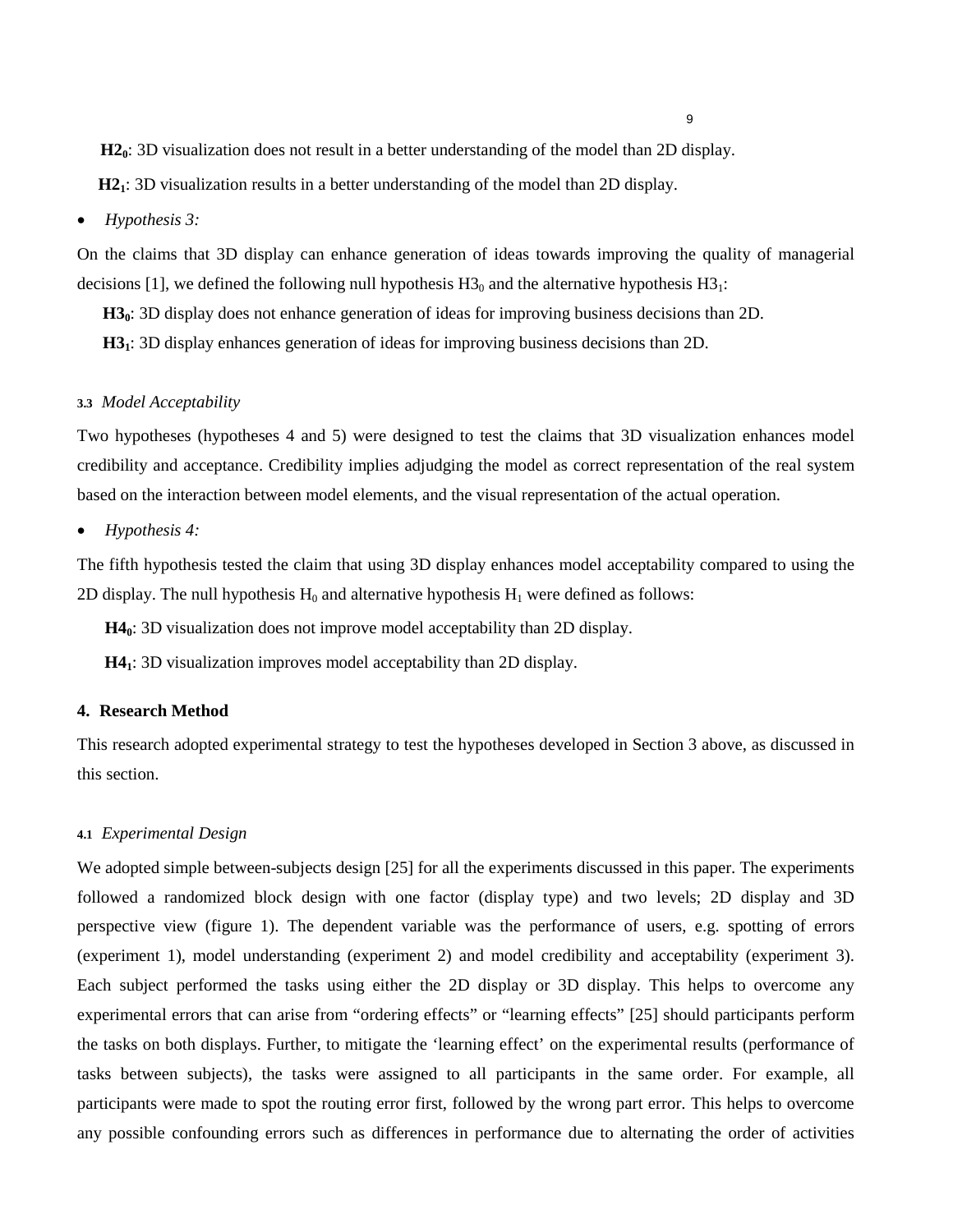undertaken between participants. The block sampling design also helped to eliminate any possible biases caused by different backgrounds of subjects. For example, of the 26 participants with background in simulation and other operations research disciplines, we assigned 13 to perform the task using 2D display and the other 13 to use the 3D perspective view (table 1). Altogether, all participants were divided into two groups, 31 subjects in each group doing the experiments on 2D and 3D displays respectively.

 Other actions that were taken to control the experiment, processes and manipulate variables of interest were as follows:

- The maximum time allowed for each task was set prior to the commencement and was maintained throughout the experiment.
- The resources used for the experiment including equipment such as the lab used were setup and planned prior to the experiment. The reason was to control any possible external factors (such as noise level) that can affect the performance of participants and the eventual outcome from the experiment.
- All the participants performed identical tasks.



Fig. 1. Between Subject Experimental Design

# *4.1.1 Pre and Post Experiment Activities*

Several activities were carried out before the start and at the end of the experiment (figure 1) as discussed below.

#### • **Experimental Questionnaires**

Participants completed three short questionnaires/forms during the experiment namely, the background and psychological questionnaire, forms to document the results of the first experiment and question sheets for the second experiment (the main experiments). No questionnaire was completed for the third experiment as the experimenter documented the relevant data [2].

 Prior to the start of the first experiment, each subject was handed a written instruction about the various activities to be completed during the 30 minutes session that each participant spent for the three experiments.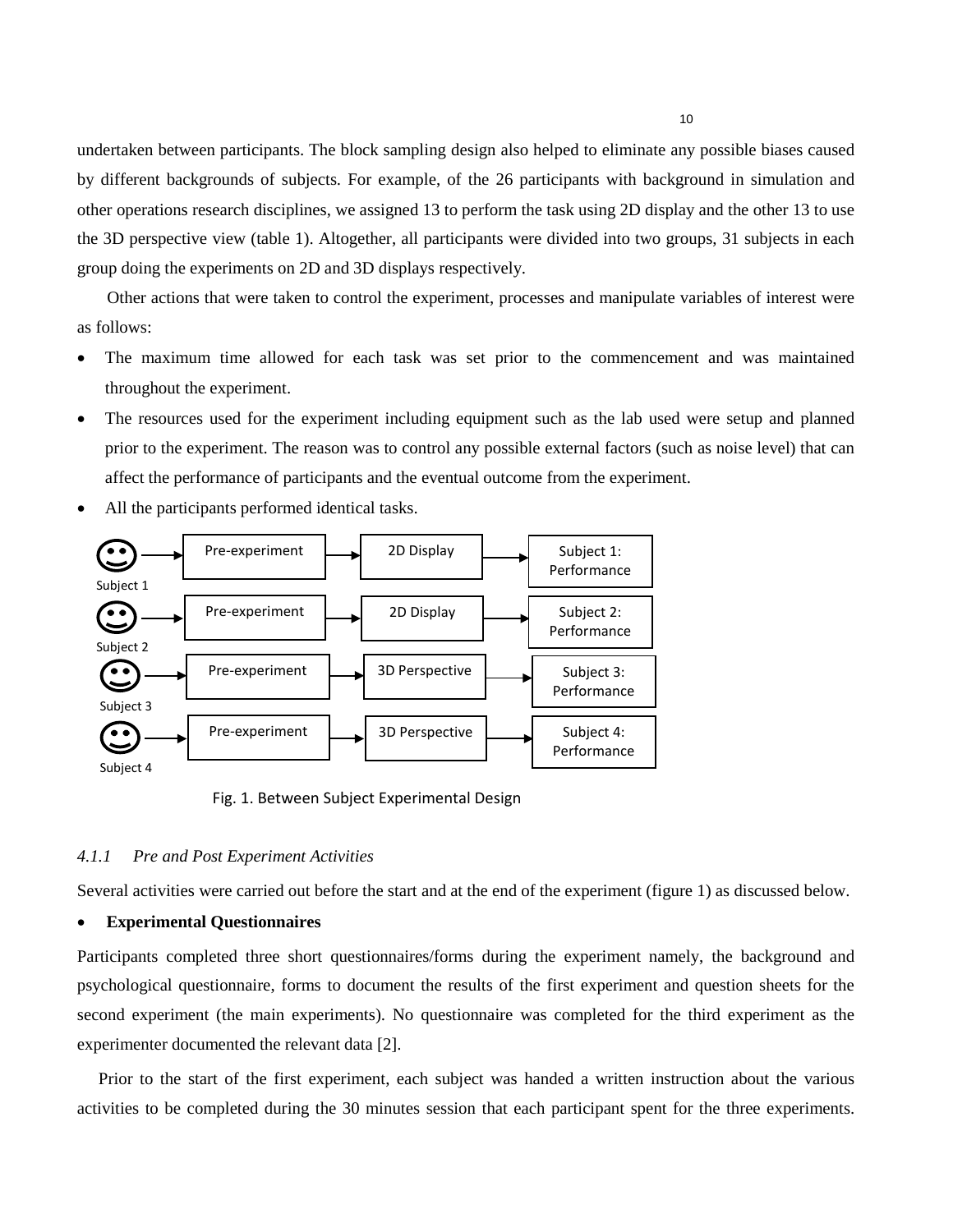Each subject had an opportunity to ask questions (if any) after reading the instructions/guidelines. They were also given the short psychology questionnaire and documentation forms to complete.

### • **Psychology questionnaire**

The psychology questionnaire was designed to assess the participant's cognitive learning styles [25,43,44] through the use of visual language and visual numeric symbols. Subjects who learn using visual language can remember and understand things better by seeing rather than by hearing. When words are read to them, they are more likely to write down those words on paper or boards. Similarly, those who learn through visual numerical symbols are more likely to remember and understand better if numbers are written on paper or board, or in a book. Also, they do not seem to need much oral explanation [43,44].

For visual language the participants were asked to rate themselves on a scale from 1 (least like me) to 5 (most like me) for the following statements:

- I remember what I see better than what I hear
- I understand information by visualizing pictures
- I use different colors to highlight, select and organize when writing or studying.
- I make study notes using visual drawings, spacing, symbols, etc.
- I recall written information by visualizing text pages, notes or study cards
- I would rather read a story than listen to it read.

For visual numeric symbols, the same rating scale was used with the following statements:

- I understand math/statistics problems that are written better than one that I hear.
- A graph or chart of numbers is easier for me to understand than numbers written.
- Written math problems are easier for me to solve that oral ones.
- I learn better by reading than listening.
- Seeing a number makes more sense to me than hearing a number.
- I use study cards with written information and review them by writing to reproduce the information.
- I make recall cues as visual as possible.

The background questionnaire was completed before the beginning of the experiments, and included information on gender, academic background, level of study, the use of visual language and visual numeric symbols. Each subject completed the documentation forms at the end of the first experiment, and the questions and answers sheet for the second experiment. The documentation questionnaire for the first experiment contained information on academic background, level of study and any experience of 2D and 3D simulation. Subjects were also asked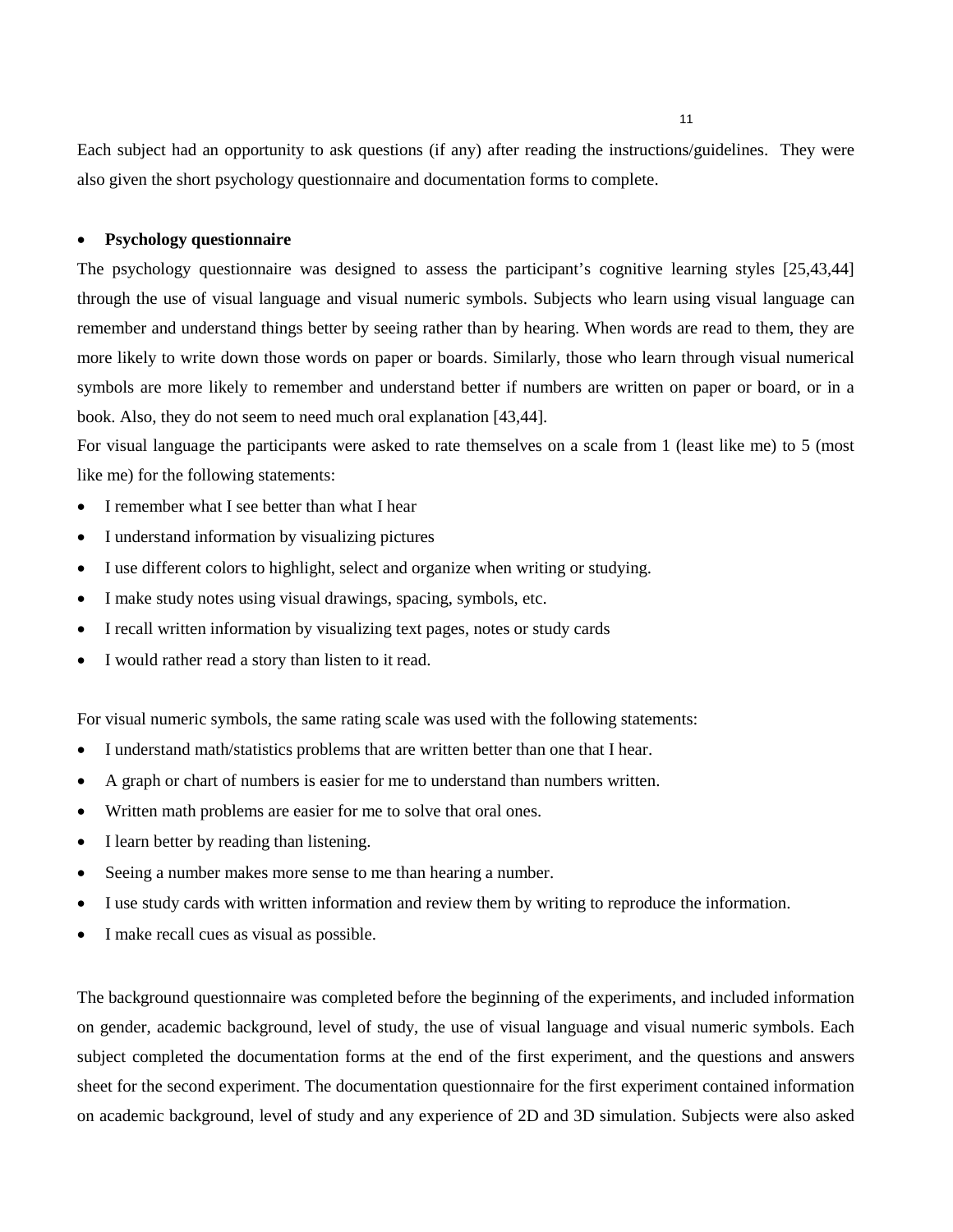to rate their understanding of the simulation models used for the first and second experiments respectively, the usefulness of the graphics in understanding the simulation model, and indicate how difficult or easy the errors were to spot. They were also given opportunity to make any general comments about the experiments. The form used for the second experiment asked the subjects to answer some questions about their understanding of the model and recommendations for decision-making about the simulated system.

### **4.2** *Participants*

The subjects were students and staff / faculty from Lancaster University (U.K.). The sessions took place over a two-week period and participants signed up for a particular time of their choice. The participants were paid for taking part except for two staff / faculty who volunteered to do the experiment free of charge. It was not known at the start exactly how many participants there would be as participants could continue to sign up until the end of the two week period. In the end there were 62 participants.

No restriction was placed on the backgrounds of participants although the experiment was mainly advertised within the Management School and in the student union building. A broad range of participants from different fields of study was considered advantageous because people involved in simulation projects can have very varied backgrounds. Although the modeler will often (although not always) be a simulation specialist, other people such as management and system operators will typically be involved, and they may be unfamiliar with simulation and may not even have much knowledge of quantitative methods.

In the detecting errors experiment, participants were mainly allocated in alternate blocks of one, two or three participants (a morning or afternoon schedule of six participants might be allocated three 2D then three 3D participants). This was to ensure equal numbers in each group given that the total number of participants was not known until near the end of the experiments. The participants chose their own time in the schedule and this provides a pseudo random element to the allocation process. Therefore, a manual allocation rather than one using, say, random numbers was considered acceptable.

In addition, factors that might affect the performance of the participants were considered and it was anticipated that an important factor might be the quantitative and analytical abilities of the participant. The best indication of this in the information available was the subject of study of the participant. To try and reduce the effect of this factor, the cumulative number of participants from each general subject area was recorded as the experiments progressed and participants from each subject area allocated equally to the two groups as far as possible. The same principles were applicable for the model understanding experiment.

Table 1 shows the characteristics of the participants. The groups have similar numbers in the different subject areas due to the chosen allocation method, as described above. There is some subjectivity in deciding which subject area the participants belong to and, in fact, this was changed more than once during the analysis and checking of the data. For example, some students were studying the management of information technology and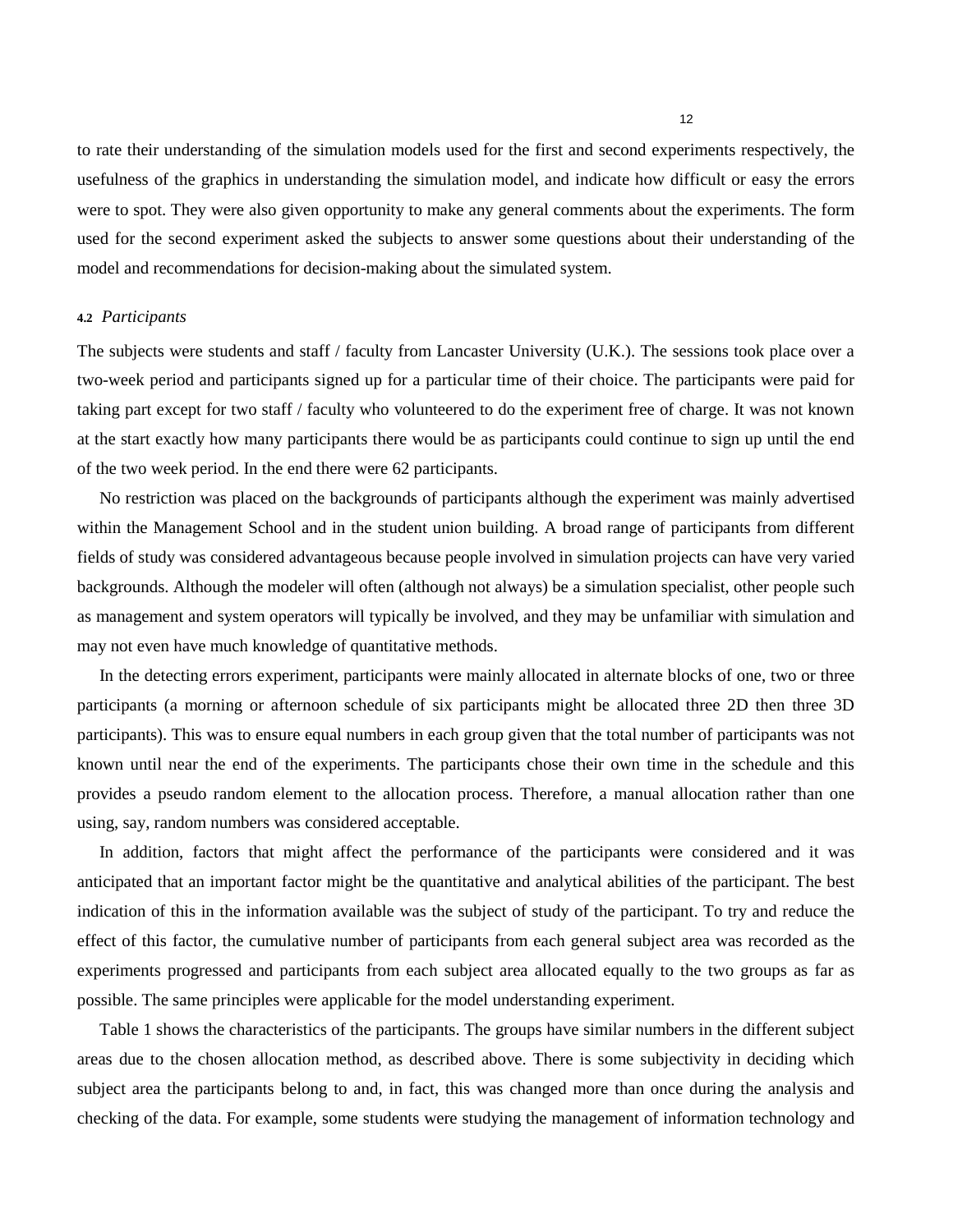so could be included either the business or computing categories (in the end, business was chosen as the most suitable, particularly as it is a Management School course). The most important areas of study to allocate equal number of subjects as much as possible are the simulation PhD students, who should have particularly good skills for the tasks, and the arts, humanities and social science students who probably have the least training in analytics. The students in the other categories should have good general quantitative skills, with most having studied several courses in statistics and modeling.

In the other characteristics, both groups have very similar numbers with some experience of simulation, which provides further reassurance of similar skill levels between the groups. The 3D groups have a higher proportion of males. The 3D groups have a slightly higher education level overall than the 2D groups, with more postgraduate and staff participants and fewer undergraduates (although for the model understanding experiment the 3D group has fewer PhD students). A higher education level and, presumably, greater experience, would be expected to be of some advantage. However, overall we have good confidence that the characteristics of the two groups are similar and we are not aware of any differences that might have a major effect on average performance.

#### Table 1.

Characteristics of the participants

|                                   | Detecting errors |                | Model understanding |                |
|-----------------------------------|------------------|----------------|---------------------|----------------|
| Characteristic                    | 2D               | 3D             | 2D                  | 3D             |
| Total number                      | 31               | 31             | 31                  | 31             |
| Gender                            |                  |                |                     |                |
| Male                              | 16               | 22             | 17                  | 21             |
| Female                            | 15               | 9              | 14                  | 10             |
| Study level                       |                  |                |                     |                |
| Undergraduate                     | 11               | $\overline{4}$ | 9                   | 6              |
| Masters / postgraduate            | 5                | 10             | 5                   | 10             |
| PhD                               | 15               | 15             | 17                  | 13             |
| Staff                             | $\Omega$         | $\overline{2}$ | $\Omega$            | $\overline{2}$ |
| Current subject area of study     |                  |                |                     |                |
| Simulation PhD                    | $\overline{2}$   | 3              | 3                   | $\mathbf{2}$   |
| Other Operations Research         | 11               | 10             | 11                  | 10             |
| Other Business and Management     | 11               | 12             | 11                  | 12             |
| Computing, Information Technology | 2                | $\mathbf{1}$   | 1                   | $\overline{2}$ |
| Engineering, Science              | $\overline{2}$   | 1              | $\overline{2}$      | 1              |
| Arts, Humanities, Social Science  | 3                | $\overline{4}$ | 3                   | 4              |
| <i>Experience of simulation</i>   |                  |                |                     |                |
| Experience of 2D simulation       | 19               | 21             | 20                  | 20             |
| Experience of 3D simulation       | 1                | $\Omega$       | 1                   | $\Omega$       |

#### **4.3** *Experimental Procedures and Processes*

The applicable procedures and processes to all the experiments carried out in this study are discussed in this section. Any processes or procedures that relate specifically to any of the three experiments are presented in the relevant sections. The experiments carried out and their sequence was as follows:

i. Detecting errors experiment (car assembly model).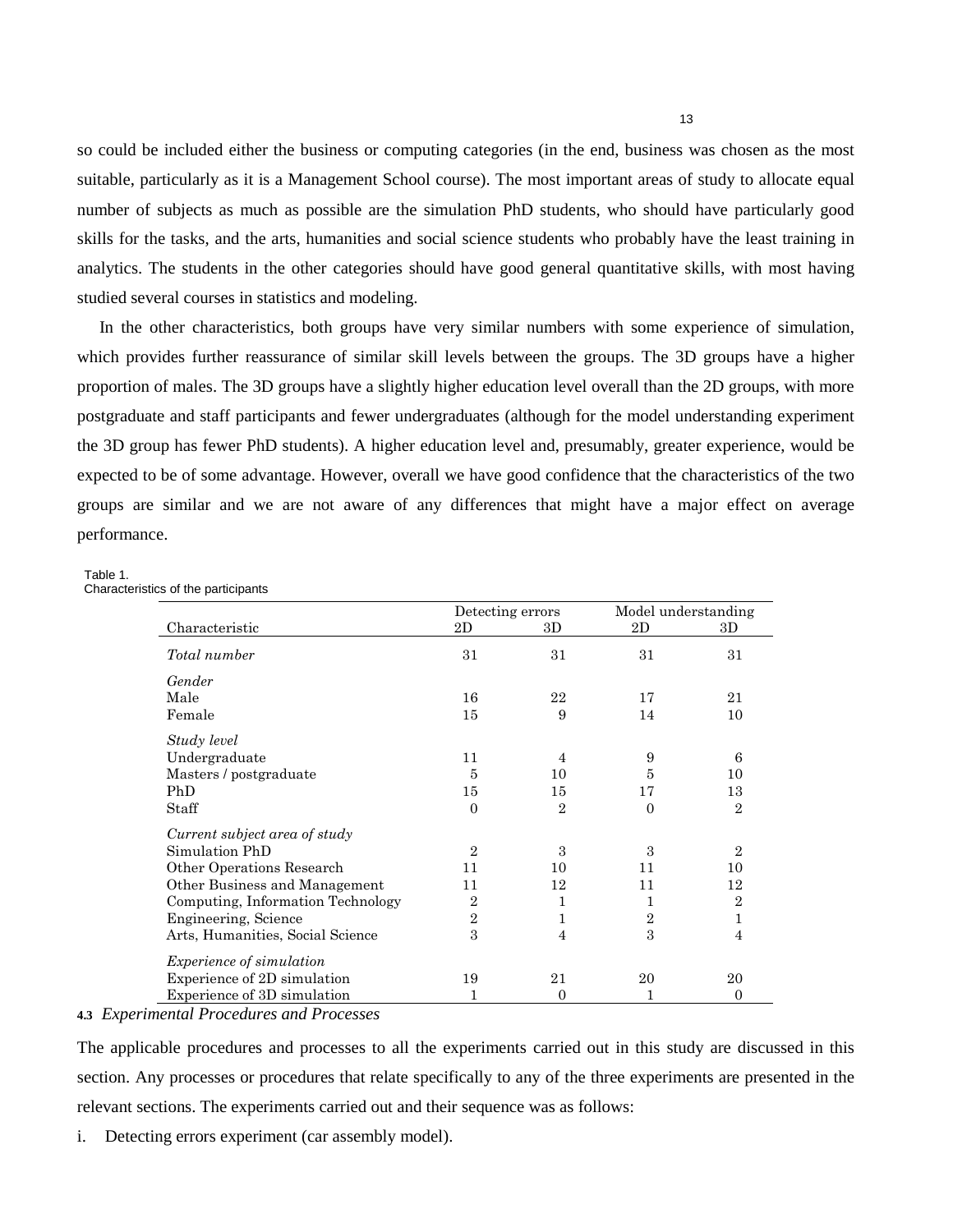- ii. Model understanding experiment (bank model).
- iii. Subjective Model assessment (car assembly model).

 Each session of about 30 minutes involved only one participant at a time. Prior to arrival, each participant was randomly assigned to perform the tasks in either 2D or 3D simulation models using precise sampling technique [25].

 Prior to the start of the first experiment, each subject was handed a written instruction about the various activities to be completed during the 30 minutes (max) session that each participant spent for the three experiments. Each participant could ask questions (if any) after reading the instructions/guidelines about the experiments prior to commencement, and also completed pre-experiment questionnaires as discussed in Section 4.1. The complete processes and procedures for all the experiments are shown in figure 2.



Fig. 2. Procedures and Processes for the Experiments

#### **4.4 Detecting Errors Experiment**

*4.4.1 Car Assembly Model Description.* The model used for this experiment was a simulation of a fictional car assembly production line. The model was chosen and designed to meet the following criteria:

- The model is based on a product and a situation that most people will understand and be reasonably familiar with so as to reduce the differences between subjects from different backgrounds.
- The model is fairly simple and so is understandable in the short time available for the experiment.
- The model has sufficient dynamic behaviour in the display so that the task set is not trivial.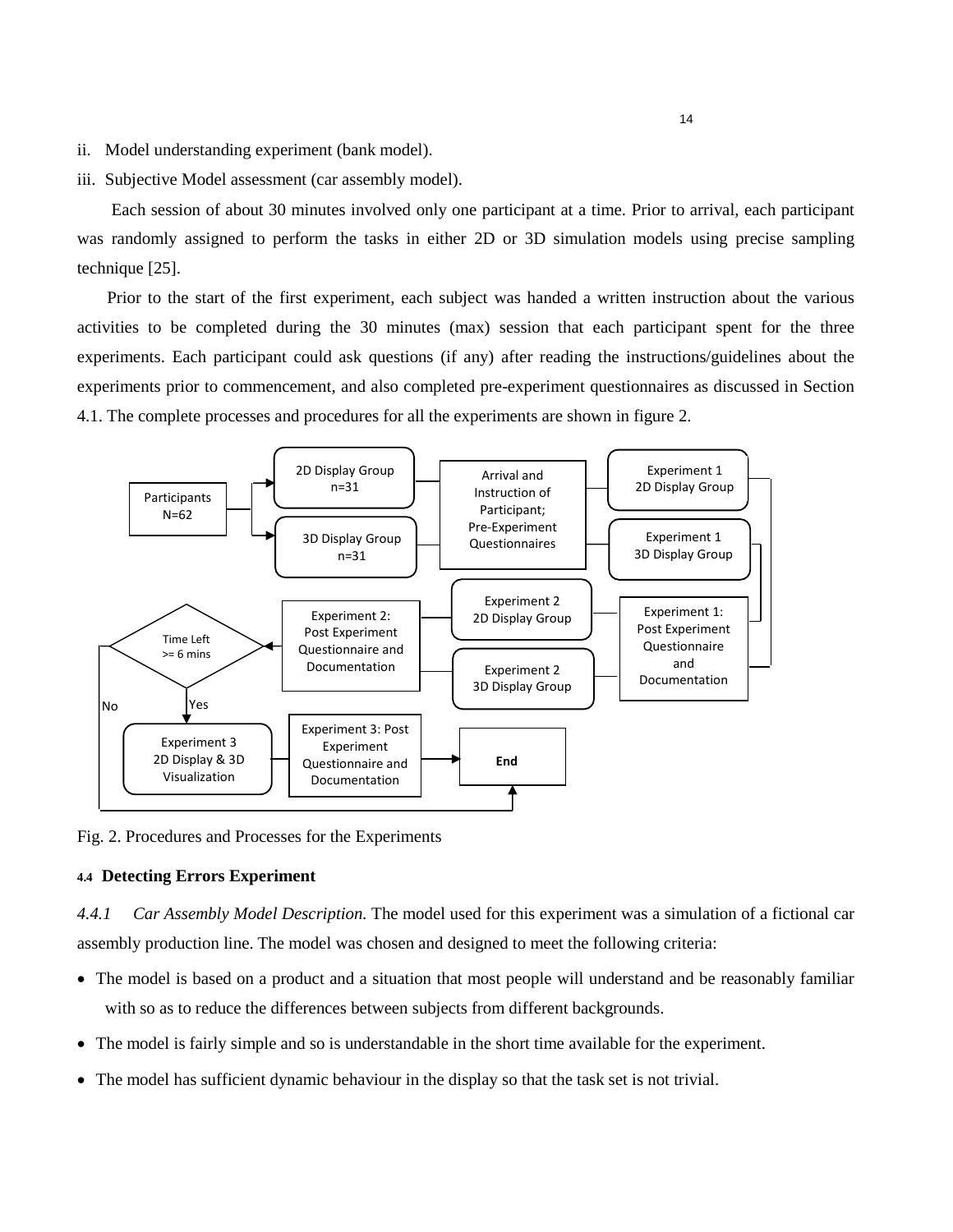The model represents a simplified car assembly plant which works as follows. There is a constant supply of three components (bodies, doors and tires) into the factory. The first process is that each component is tested (on separate machines) with rejected parts being scrapped. Next is the assembly process which assembles 1 body, 2 doors and 4 tires into a complete car. Then complete car is tested. Accepted cars are shipped out and leave the model. Rejected cars are sent to be reworked. Most cars are reworked successfully and are sent to be re-tested. If the rework is unsuccessful the car is scrapped. The model contains six machines and the parameters for the machines are shown on Table 2. Also, figure 3 shows the complete model logic of the car assembly operation.

Table 2.

Parameters for the machines in the car assembly model (m = mean, s = standard deviation, all units are in minutes)

| Machine      | Cycle time    | Rejected | Breakdown                | Repair time        | Labour (for              |
|--------------|---------------|----------|--------------------------|--------------------|--------------------------|
|              |               |          | interval                 |                    | machine repairs          |
| Test tyre    | 12.5          | 10%      | $\overline{\phantom{a}}$ |                    |                          |
| Test body    | 40.0          | 5%       | Exponential.             | Lognormal          | Inspection               |
|              |               |          | $m = 600$                | $m = 2$ , $s = 10$ | Technician               |
| Test door    | 25.0          | 5%       | Exponential.             | Lognormal          | Inspection               |
|              |               |          | $m = 60$                 | $m = 2$ , $s = 10$ | Technician               |
| Assemble car | Uniform       | $0\%$    | Exponential,             | Lognormal          | Assembly                 |
|              | $35.0 - 45.0$ |          | $m = 57$                 | $m = 2$ , $s = 9$  | Technician               |
| Test car     | 25.0          | 40%      | Exponential.             | Lognormal          | Inspection               |
|              |               |          | $m = 180$                | $m = 2$ , $s = 10$ | Technician               |
| Rework car   | 35.0          | 2%       | $\blacksquare$           |                    | $\overline{\phantom{a}}$ |

Most machines break down. The breakdowns were set to occur often so that they would occur several times in the short period of the experiment. The repair times are short and so there is not much effect on the system. The purpose of including breakdowns was to add a bit more complexity to the animation and the main effect in the animation was that the labour icons briefly moved to the relevant machine while the repair took place.

The components move between the machines on conveyors. All conveyors are queuing conveyors, which means that if the part at the end of the conveyor has to queue, the parts behind it continue to move. Each conveyor has an index time of 1.5 minutes (this is the time for the part to move forward one space).

The model was built in WITNESS 2003 software. Two versions of the model were built which differed only in the visual display. The two versions therefore behave in an identical way. One visual display is a 2D model showing an overhead plan view of the car assembly plant (Figure 10 - the correct version of the model used for experiment 3). The other is a display which gives a 3D perspective view of the plant (Figure 11). The displays were designed to be as similar as possible apart from the perspective and so similar icons and colours were used in both displays. During the experiment the run speed of the models was set so that they both ran at the same speed. The run speed was about 1200 seconds in real time, and so 1 second of real time corresponded to about 20 minutes of simulation time.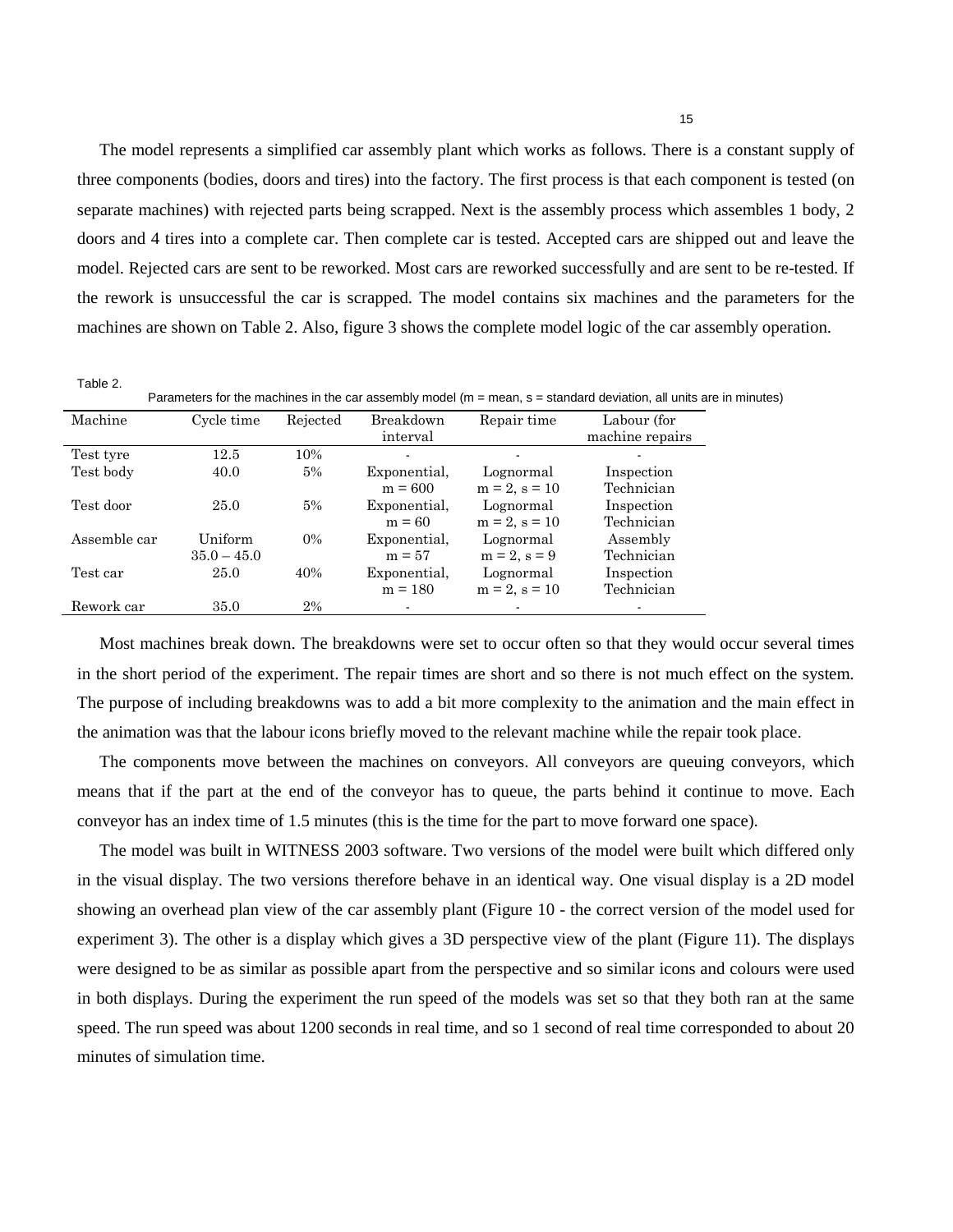

Fig. 3. Model Logic of Car Assembly Operation

### *4.4.3 Errors Used in the Experiment.*

In choosing the errors to include in the model, the criteria were that the error should be one that could occur in practice, that can be spotted from the visual display, and that is not too easy or too difficult to spot. A trial experiment was conducted using 10 participants to get feedback both on the experimental procedure and on possible model errors. Four model errors were included in the trial experiment (including one whose format was revised). Based on the performance of the subjects and their feedback, two of these errors were chosen for use in the final experiments [16].

The two errors used were a routing error and an assembly error. The errors were included separately with the experiment run firstly with the model containing just the routing error, and then secondly with the model containing just the assembly error.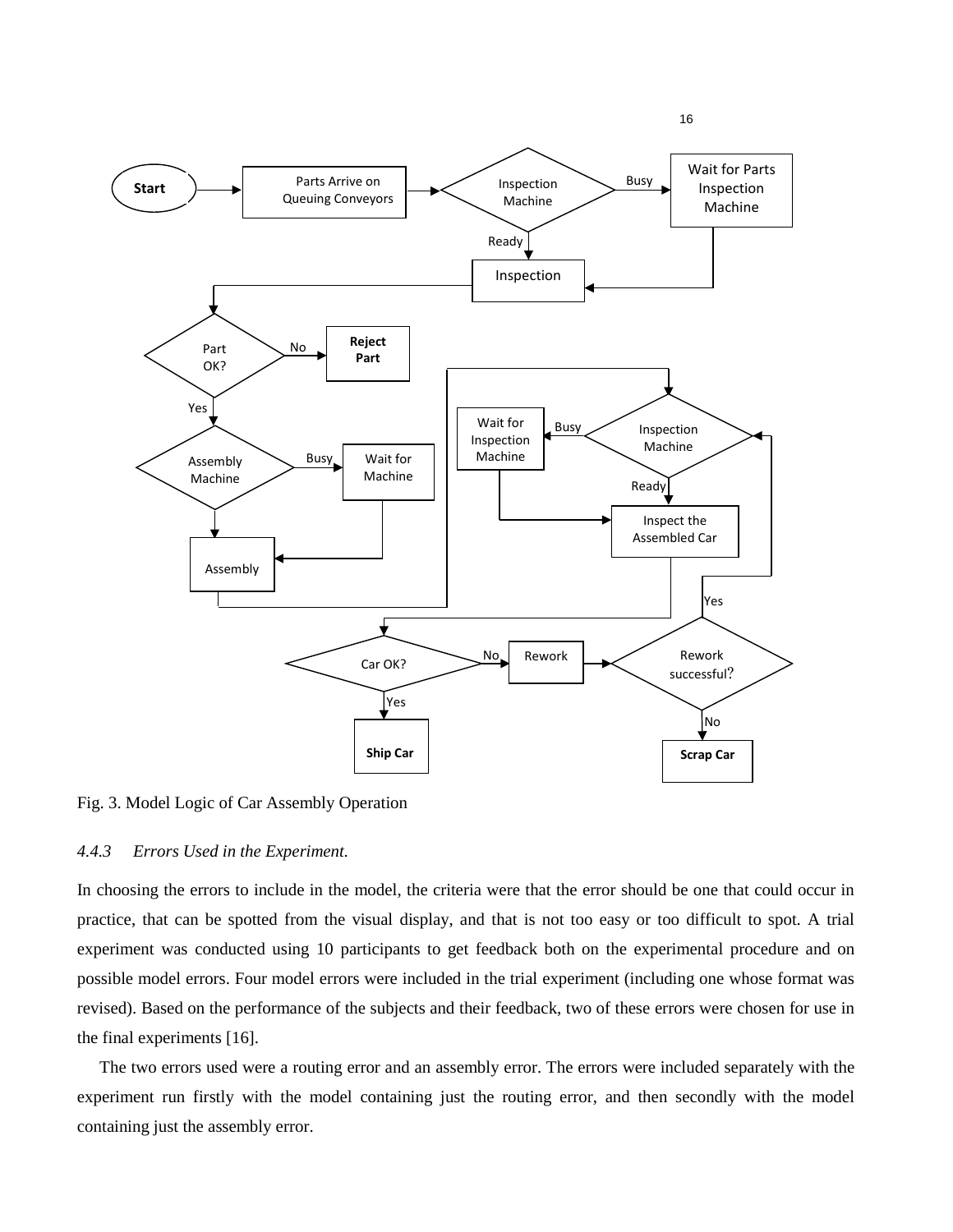The routing error was an incorrect routing of the reworked assembled cars. In the correct version of the model assembled cars that fail the inspection (40% on average) are sent to the rework machine. After the rework operation, most reworked cars (98% on average) are sent back to the car inspection operation, with only a few (2% on average) being scrapped and sent down the conveyor to the scrapped location. In the incorrect version of the model the cars that fail the inspection are scrapped without being sent to the rework machine. This means that they go along the conveyor past the rework machine (Figures 3 and 4) to the scrapped destination. There are several possible ways to spot this error from the visual display as follows:

- The cars sent to the rework machine go straight past the machine to the scrapped destination.
- The rework machine is idle all the time.
- The conveyor on which the reworked cars are sent back to the inspection operation is always empty.
- The number of scrapped cars compared to the number of shipped cars shown on the model display is a ratio of about 40:60 rather than the expected ratio of about 2:98.





Fig. 3. Screen Shot of 2D Display of the Car Assembly Model at a Runtime, showing the Routing Error (the rework machine was idle, all cars sent to it were immediately scrapped).

Fig. 4. Screen Shot of 3D Display of the Car Assembly Model at a Runtime, showing the Routing Error (the rework machine was idle, all cars sent to it were immediately scrapped).

 In the assembly error, the incorrect number of components was used for the assembly operation. The assembly machine should have as its input four tires, two doors and one body. The error was that the machine takes five tires instead of four. Ways in which this error can be spotted are:

- The display shows the parts at the assembly machine during the assembly operation and there are five tires instead of four (this error is shown in Figures 5 and 6).
- The system is unbalanced with the assembly machine often idle and queues building up of components.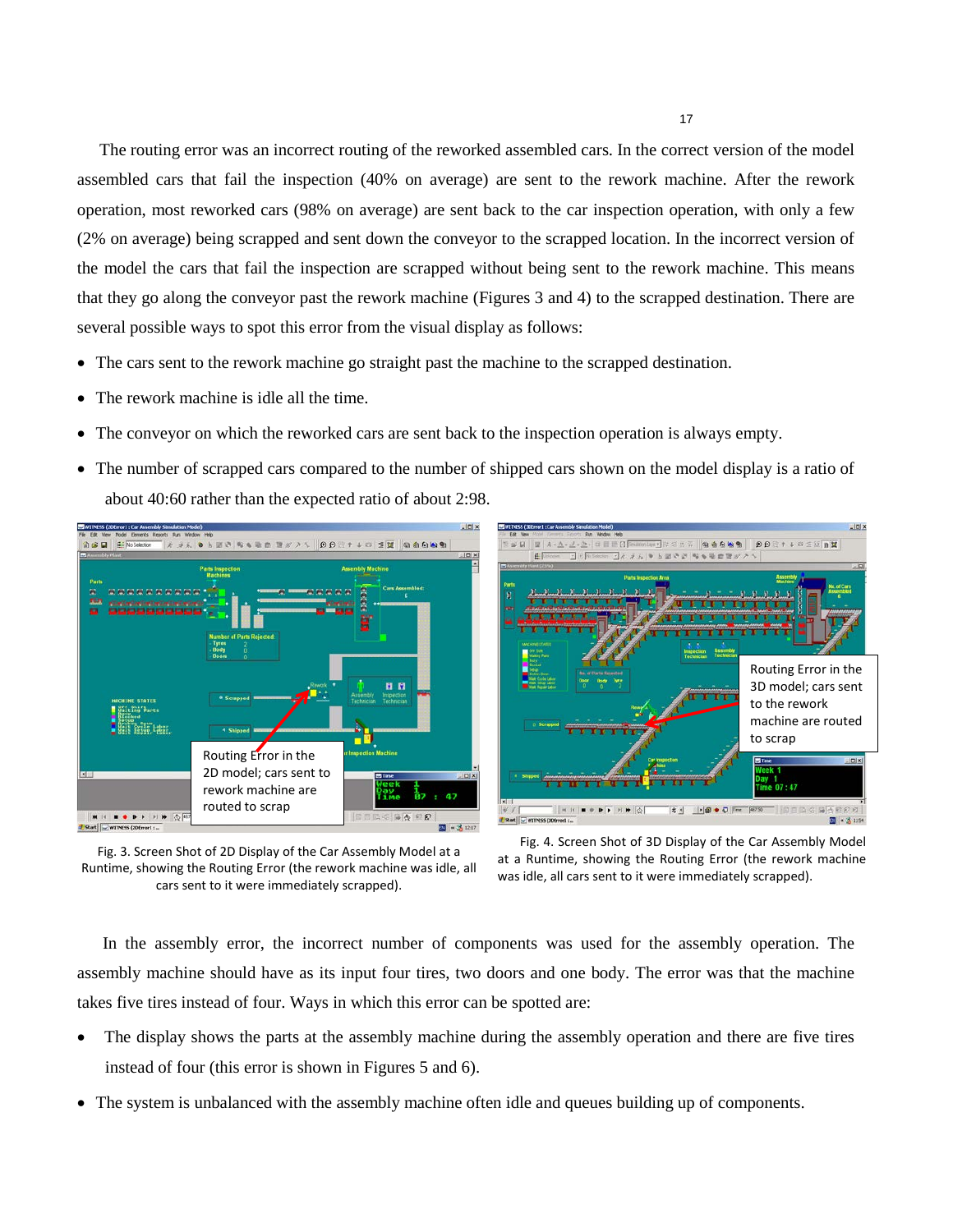The task to spot the routing error was carried out first, followed by the assembly error. The same order was maintained for each subject. This is because there will be some learning effect during the first experiment as the subjects become more familiar with the model. Changing the order of the procedure between participants would have added an additional unwanted factor. When trying to spot the second (assembly) error, the participants were more familiar with the model compared to the routing error.



 Fig. 5. Screen Shot of 2D Display of the Car Assembly Model at a Runtime of 465 Minutes in Simulation Time (about 23 Seconds in Real-time), showing the Assembly Error (5 tires at assembly machine).

Fig. 6. Screen Shot of 3D Display of the Car Assembly Model at a Runtime of 465 Minutes in Simulation Time (about 23 Seconds in Real-time), showing the Assembly Error (5 tires at assembly machine).

### 4.4.4 *Procedure for the Detecting Errors Experiment.*

The procedure used for the detecting errors experiment was as follows:

- a) Read model description. The subject was given a two page handout consisting of a list of the tasks that will take place during the experiment, a brief written description of the model and a screen shot of the version of the model (2D or 3D) that they will be using. The subject was given 5 minutes to read the handout and was allowed to ask the experimenter any questions about the information in the handout.
- b) Routing error. The subject was told that the model contained an error. The subject was asked to watch the model as it runs and to try and spot the error in the model. They were told that when they thought they had seen the error that they were to state what it was. The experimenter would then tell them whether it was correct. If not correct then the model would continue to run and the subject should continue to try and spot the error. The experimenter then opened and ran the model containing the routing error. The experiment proceeded as just described. The experimenter recorded the time when the subject found the error. The maximum time limit for spotting the error was 10 minutes.
- c) Assembly error: It followed the same process as step 2 above, using the model containing the assembly error.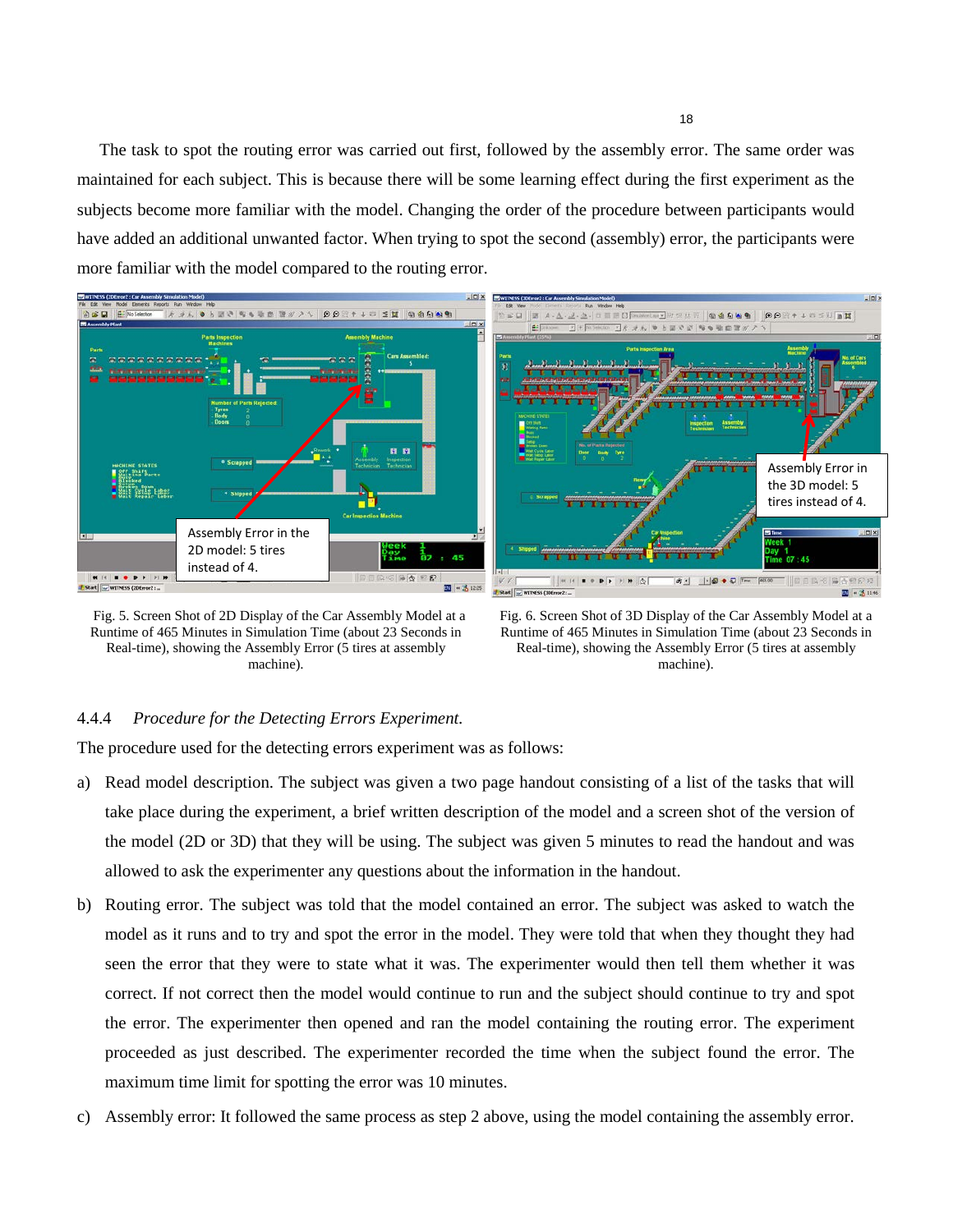d) Questionnaire. The participant completed a short questionnaire containing questions to record their background information (gender, level of study and their previous experience of simulation), two questions about the ease of understanding of the model, and some questions about spotting the error. The time the error was spotted was also recorded on this form.

#### **4.5 Model Understanding Experiment**

#### *4.5.1 Bank Model Description.*

The model used for this experiment was based on bank customer service operation. As with the car assembly model, this model scenario was chosen since it is familiar to most people, is a simple model, and the display has several dynamic elements. The bank in the model has two types of staff for different services. Tellers provide standard services such as deposits and withdrawals. Enquiry staff were responsible for any other issues such as setting up new accounts.

 There are four tellers and three enquiry staff with a single teller queue and a single enquiry queue. Customers arrive at random with a negative exponential inter-arrival distribution with a mean of 1.5 minutes. They join either the teller queue or the enquiry queue, with on average 90% joining the teller queue. The maximum queue size is 10. The teller service time is a triangular distribution with minimum 5, mode 15, and maximum 25. The enquiry service time is also triangular with minimum 5, mode 10, maximum 30. After being served, some customers require the other services and so join the other queue. This applies to about 6% of teller customers and 50% of enquiry customers. The system was deliberately designed to show a problem with the queue for tellers quickly building up to maximum. The different customer routes also provide some complexity to the animation. Figure 7 shows the model logic of the bank customer services operation. As with the car assembly model, the bank model was built with 2D and 3D displays as shown in Figures 8 and 9. Again, similar icons and colors were used to make both displays as similar as possible apart from the perspective view.

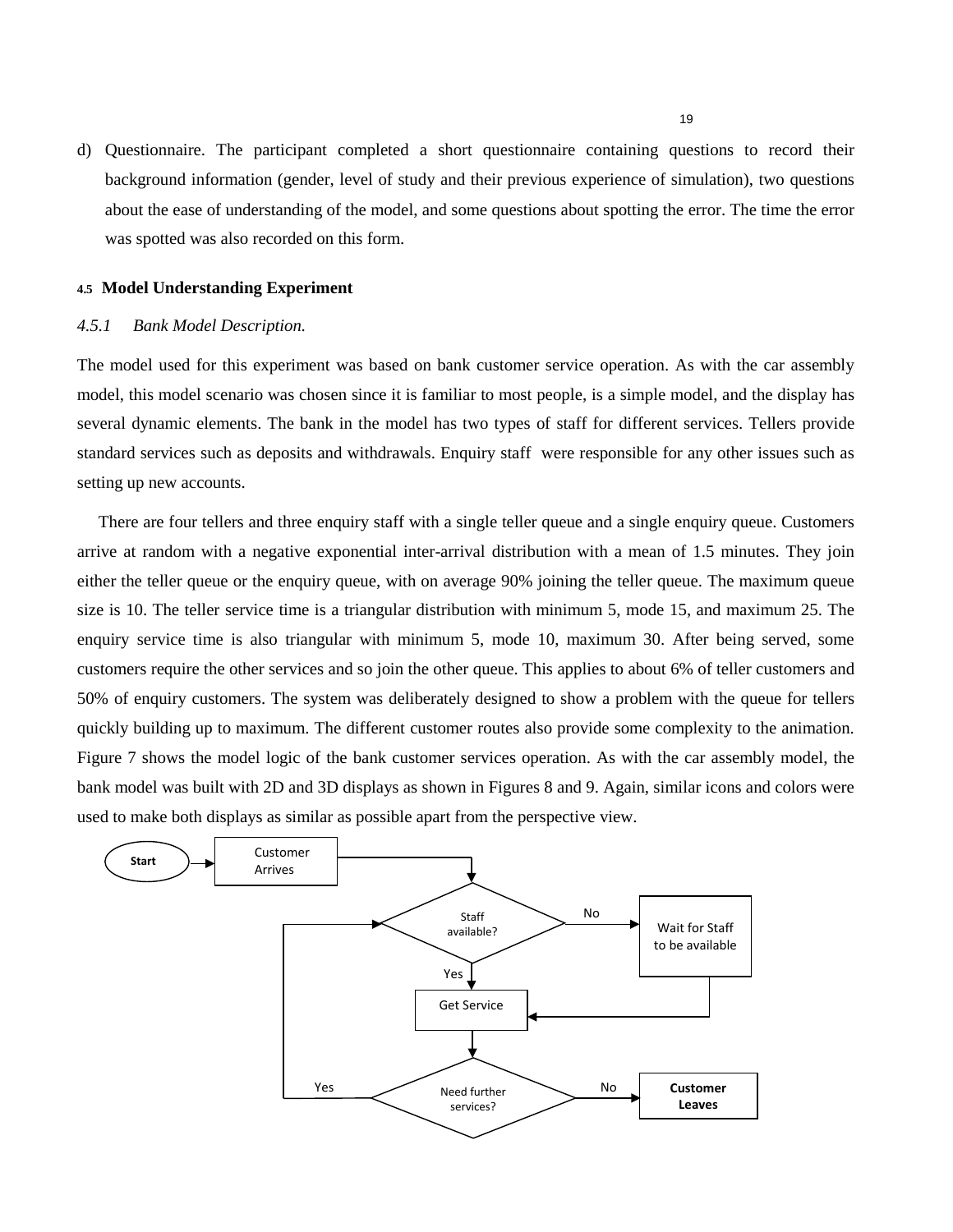Fig. 7. The logic flow of the bank customer services model

#### *4.5.2 Procedure for Model Understanding Experiment.*

The procedure used for the model understanding experiment was as follows:

- a) The experimenter explained the procedure of the experiment to the participants and gave them a handout explaining the experiment and the two questions they would have to answer. The participants read the questions but were not provided with information about the model.
- b) The participants observed the model for 2 minutes of real time (101 minutes of simulation time).
- c) The participants wrote the answers to two questions: (i) Please describe as fully as possible how the system works; (ii) The bank wishes to provide good service without incurring excessive cost, what changes to the system would you recommend and why?
- d) Questionnaire. The participants provided ratings for two questions about the ease of understanding of the model (the same questions as for the detecting errors experiment).



Fig. 8. Screen Shot of 2D Display of the Bank Model. Fig. 9. Screen Shot of 3D Display of the Bank Model

### **4.6** *Subjective Model Assessment*

If there was time left (at least 6 minutes) after completing the first and second experiments, the subject was assigned to undertake the third experiment using the car assembly model. This time the model did not contain any errors (figures 10 and 11). This was simply a subjective comparison of the two displays which consisted of the participants observing both the 2D and 3D displays and then answering two questions as to which one they preferred and why. The detailed procedure was:

a) A brief verbal reminder was given of the model description (the participants had already seen the model in the detecting errors experiment), as well as explaining the procedures for this experiment.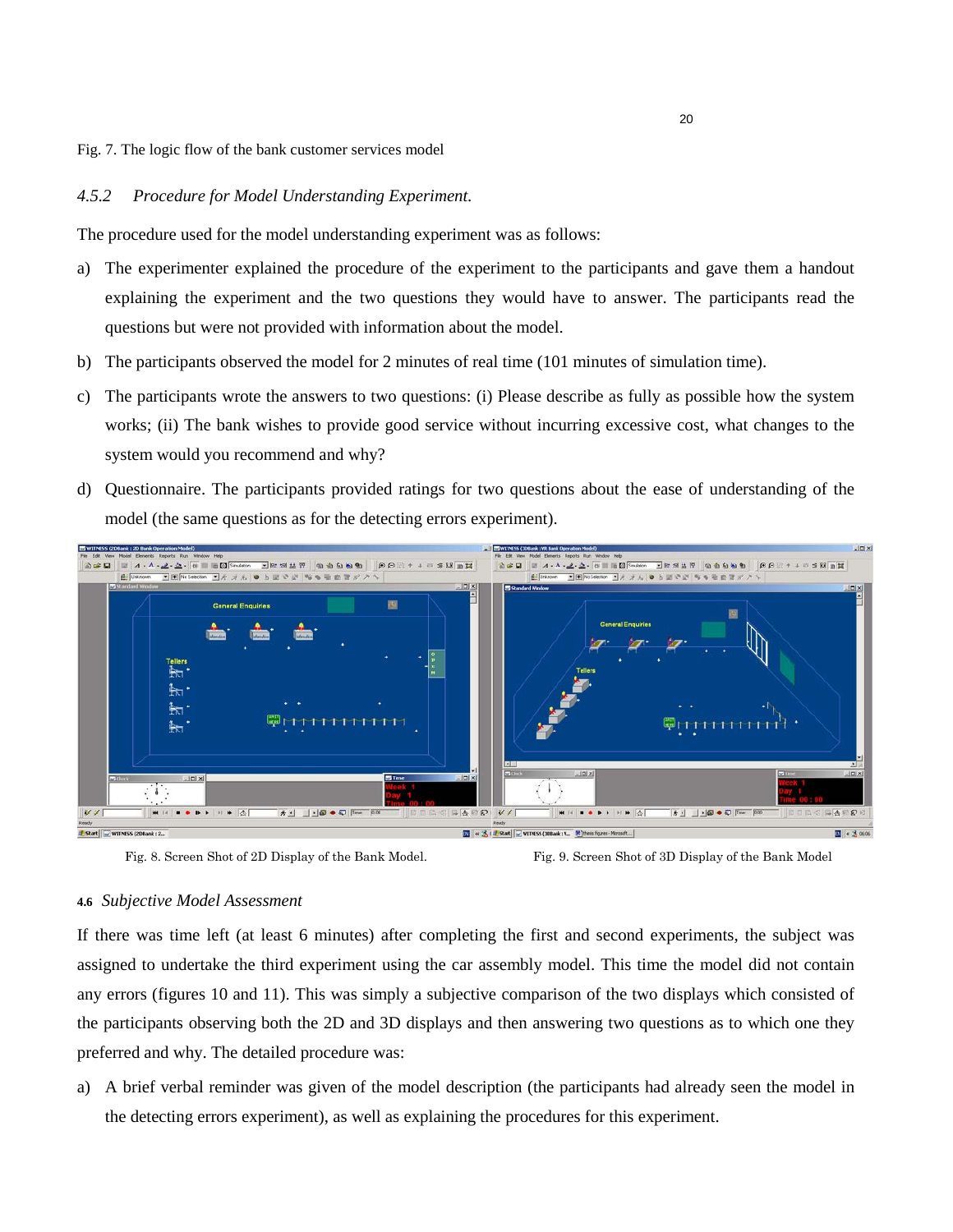- b) The participant observed the model as it was run for two minutes of real time with the display that was not used by the participant in the detecting errors experiment.
- c) The participant observed the model as it was run for two minutes of real time with the display that was used by the participant in the detecting errors experiment.
- d) The participant selected which display they preferred for two questions asking about different aspects of the model.



Fig. 10. Screen Shot of 2D Display of the Correct Version of the Car Assembly Model at a Runtime of 416.61 Minutes in Simulation time (about 21 Seconds in Real-time)



Figure 11. Screen Shot of 3D Display of the Correct Version of the Car Assembly Model at a Runtime of 416.61 Minutes in Simulation time (about 21 Seconds in Real-time)

### **5. Results and Hypotheses Testing**

The data generated from the pre and post experiment questionnaires and the three experiments were analyzed using descriptive statistics, Chi-Square, and binomial tests. These results are presented in this section.

### **5.1 The Characteristics of Participants**

The background and characteristics of participants include cognitive learning styles, level of education, area of study and experience in simulation. This was considered necessary for diagnostics in view of its possible effects on subjects' performance.

# • **Cognitive Learning Styles**

The cognitive learning style of participants was based on visual language and visual numeric symbols as discussed in Section 4.1.1. The rating score in each category was added up and multiplied by a scalar to give the total percentage score, which determines the learning style of each participant. For example, participants with a visual score of 80% and over are considered as major visual language and visual numeric symbols learners,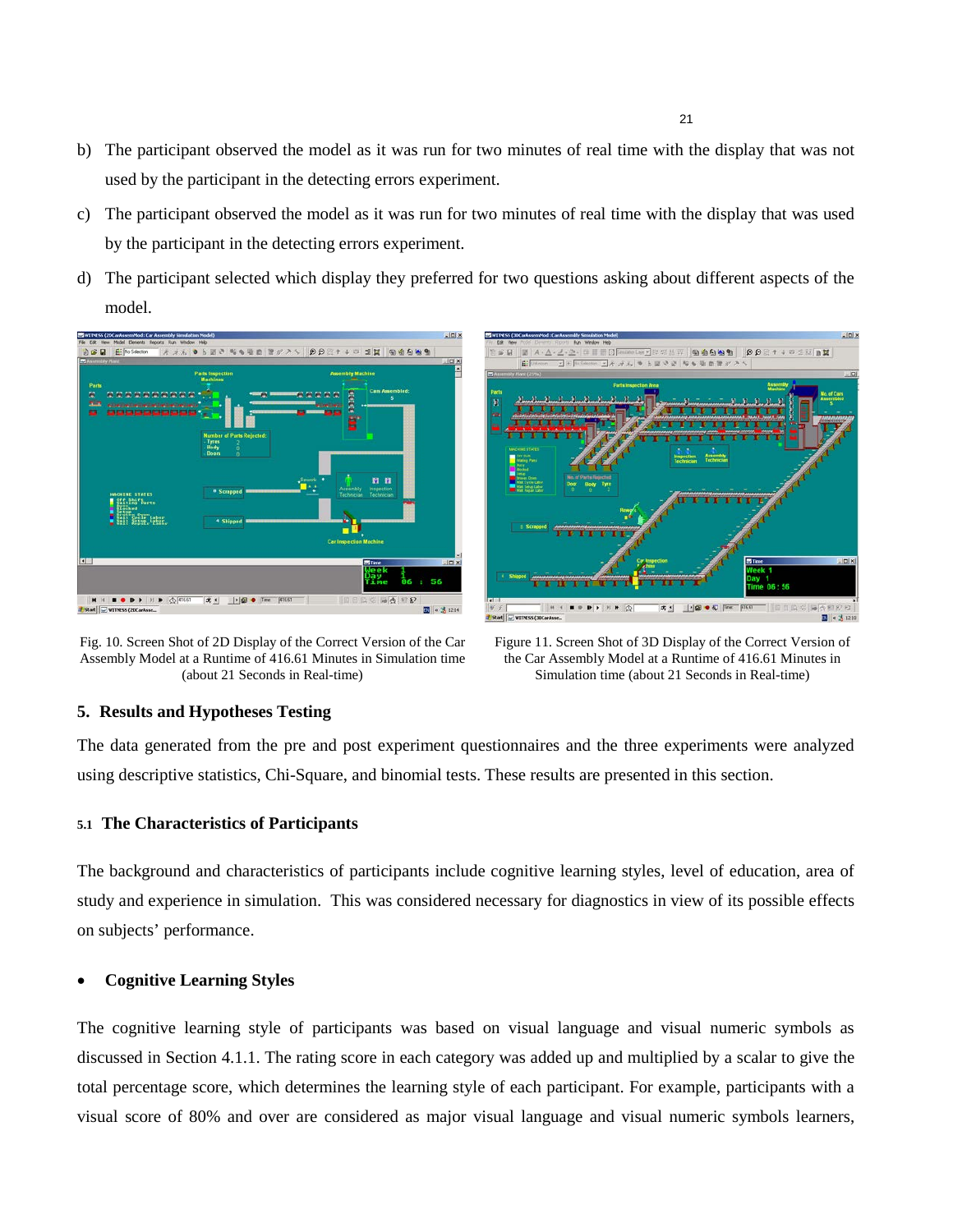scores of 60% to 79% as minor and less than 60% are classified as negligible [44, 47]. For those who carried the error detecting experiments using the 2D display, 10, 18, 3 were major, minor and negligible visual language learners, and 18, 12, 1 of major, minor and negligible visual numeric symbols learners; the 3D group were: 12, 18, 1 and 19, 12, 0 of major, minor and negligible visual language learners and visual numerical.

 Figure 12 shows how the participants classified as major, minor and negligible visual language learners spotted the routing error in 2D display and 3D perspective view. As expected, most of the major visual language learners (70%, 83%) spotted the routing error by the help of 2D and 3D animation respectively. On the other hand, a good number of those classified as minor visual language learners (39%) relied on statistics to spot the error in the 2D display. The other 39% in the same category spotted the error using 2D animation, while 17% spotted the error with the help of statistics and 2D animation, and about 5% of this category could not spot the error in the 2D display. All categories of visual learners spotted the error in the 3D display.



Fig. 12. Subjects cognitive learning styles and performance

### • **Study Level**

The results of the tasks performance of subjects from the experiments based on level of education is shown in table 3. Those who did not spot the routing error in the 2D display included participants from all levels of study: PhD OR, PhD computing, undergraduate management, PhD arts and humanities, MSc management, undergraduate management. Therefore there is no obvious connection with particular backgrounds.

#### • **Experience in Simulation**

On experience in simulation, 40 participants indicated that they had some experience in 2D simulation, while only one participant had some kind of experience in 3D display. Of this number, 19 were randomly assigned to perform the experiment on the 2D display and 21 on the 3D display. Also, only 5 participants (PhD simulation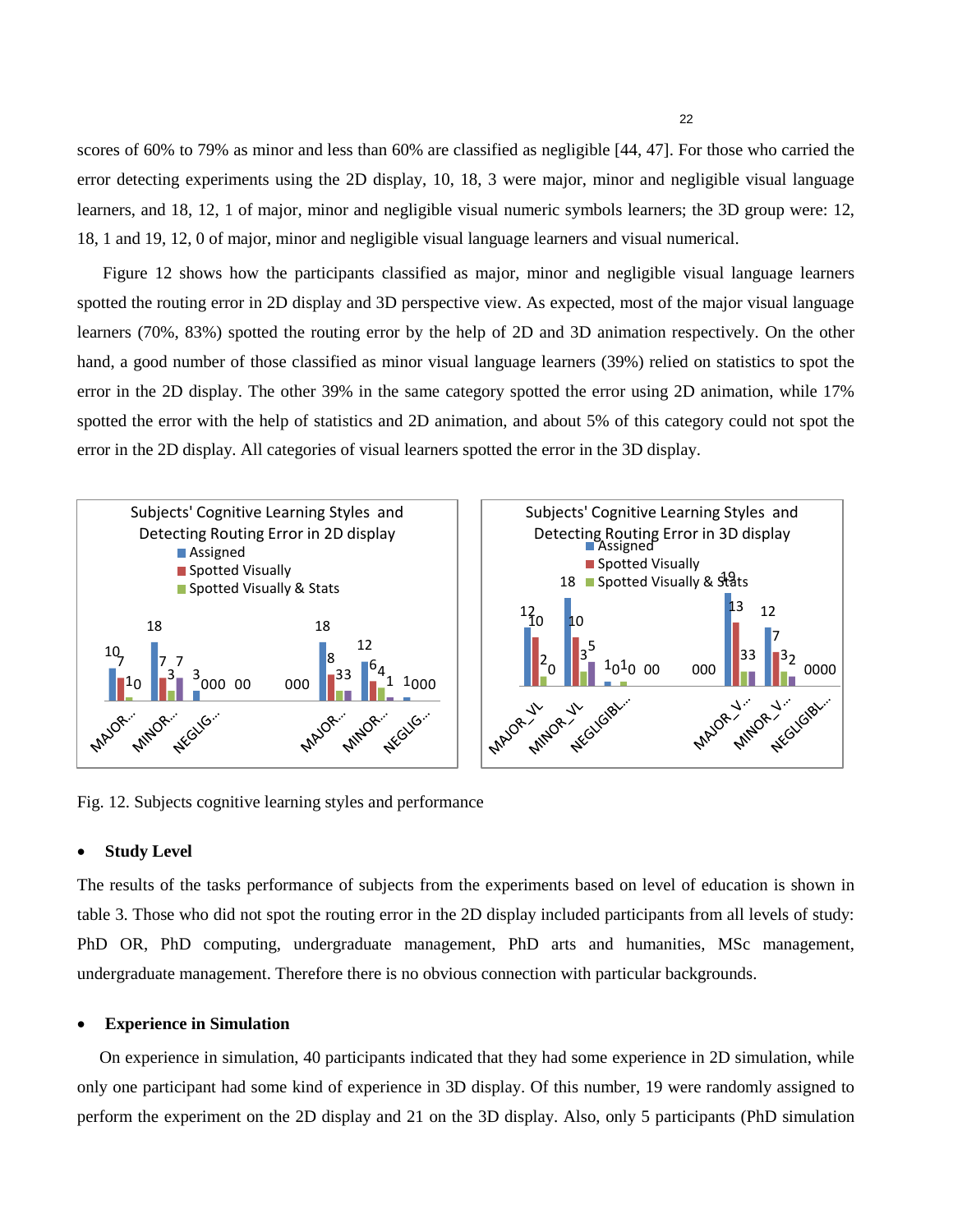students) had experience using WITNESS simulation software; 2 of them did the experiment on the 2D display and 3 on 3D display. This indicates that both groups have very similar numbers, which provides further reassurance of similar skill levels between the groups. The result on performance based on experience in simulation is shown in table 3.

### • **Technical and Analytical Background of Participants**

We analyzed the performance of subjects based on quantitative and analytical abilities. As indicated in Section 4.3, we used the subject of study or field of specialization of the staff/faculty as indication of participants' technical and analytical abilities. The assignment of subjects based on this factor were: 2, 11, 11, 2, 2, 3 from Simulation PhD, Other Operations Research PhD, Computing and IT, Engineering and Science and Arts, Humanities and Social Sciences for the 2D display respectively, and 3, 10, 12, 1, 1, 4 from the same subjects areas for the 3D group. The results for the error spotting experiments indicate that, participants from both technical and non-technical backgrounds had difficulty spotting the errors in the 2D display. For example, only 50%, 0% and 67%, 67% of participants from the Computing, Information Technology, and Arts, Humanities, Social Science backgrounds respectively spotted the routing and assembly errors (table 3). On the other, participants from all areas of study spotted the routing error on the 3D model and all except one also spotted the assembly error on the 3D model. This indicates that, the performance of participants did not depend on technical and analytical abilities.

Table 3. Characteristics of the participants

|                                 |          |      | Detecting Routing Error Experiment |           |      |                                            |              |      | Detecting Assembly Error Experiment |         |                  |      |  |
|---------------------------------|----------|------|------------------------------------|-----------|------|--------------------------------------------|--------------|------|-------------------------------------|---------|------------------|------|--|
| haracteristics                  | 2D       |      |                                    | 3D        |      |                                            | 2D           |      |                                     | 3D      |                  |      |  |
| $\it{total}$ (n=62)             | $n = 31$ |      |                                    | $n=31$    |      |                                            | $n = 31$     |      |                                     | $n=31$  |                  |      |  |
|                                 | $S^*(%$  |      | $MT(RT)** SD***$                   | $S^*(% )$ |      | $MT(RT)$ <sup>**</sup> $SD$ <sup>***</sup> | $S^*$<br>(%) |      | $MT(RT)** SD***$                    | $S^*(%$ | $MT(RT)** SD***$ |      |  |
| 'otal number                    | 81%      | 3.04 | 0.44                               | 100%      | 1.55 | 0.22                                       | 45%          | 4.89 | 1.02                                | 97%     | 2.05             | 0.37 |  |
| iender                          |          |      |                                    |           |      |                                            |              |      |                                     |         |                  |      |  |
| Iale                            | 88%      | 2.84 | 0.68                               | 100%      | 1.61 | 0.29                                       | 50%          | 4.89 | 1.54                                | 95%     | 2.49             | 0.49 |  |
| emale                           | 73%      | 3.31 | 0.50                               | 100%      | 1.01 | 0.24                                       | 40%          | 4.89 | 1.39                                | 100%    | 1.01             | 0.24 |  |
| tudy level                      |          |      |                                    |           |      |                                            |              |      |                                     |         |                  |      |  |
| ndergraduate                    | 82%      | 1.89 | 0.35                               | 100%      | 0.96 | 0.17                                       | 45%          | 6.57 | 1.73                                | 100%    | 1.83             | 0.60 |  |
| lasters / postgraduate          | 80%      | 4.02 | 1.25                               | 100%      | 1.22 | 0.16                                       | 40%          | 7.98 | 1.48                                | 100%    | 2.66             | 0.71 |  |
| hD                              | 80%      | 3.58 | 0.71                               | 100%      | 1.95 | 0.42                                       | 47%          | 3.67 | 1.48                                | 93%     | 1.29             | 0.26 |  |
| $\text{taff}$                   |          |      |                                    | 100%      | 1.36 | 0.66                                       |              |      |                                     | 100%    | 4.70             | 3.99 |  |
| urrent subject area of study    |          |      |                                    |           |      |                                            |              |      |                                     |         |                  |      |  |
| imulation PhD                   | 100%     | 5.03 | 0.67                               | 100%      | 1.51 | 0.76                                       | 50%          | 0.71 |                                     | 100%    | 0.81             | 0.15 |  |
| ther Operations Research        | 91%      | 2.06 | 0.32                               | 100%      | 2.17 | 0.55                                       | 67%          | 4.95 | 1.37                                | 100%    | 1.92             | 0.79 |  |
| ther Business and Management    | 73%      | 3.44 | 0.74                               | 100%      | 1.02 | 0.14                                       | 27%          | 2.81 | 2.34                                | 92%     | 2.61             | 0.64 |  |
| omputing, Info Technology       | 50%      | 0.85 |                                    | 100%      | 2.57 |                                            | 0%           |      |                                     | 100%    | 0.18             |      |  |
| ngineering, Science             | 100%     | 7.46 | 1.26                               | 100%      | 0.57 |                                            | 50%          | 9.95 |                                     | 100%    | 3.68             |      |  |
| rts, Humanities, Social Science | 67%      | 1.07 | 0.38                               | 100%      | 1.65 | 0.56                                       | 67%          | 8.21 | 1.60                                | 100%    | 1.74             | 0.51 |  |
| xperience of simulation         |          |      |                                    |           |      |                                            |              |      |                                     |         |                  |      |  |
| xperience in 2D simulation      | 89%      | 3.54 | 0.54                               | 100%      | 1.66 | 0.31                                       | 37%          | 4.89 | 1.58                                | 100%    | 2.24             | 0.51 |  |
| lo Experience in 2D simulation  | 67%      | 1.98 | 0.61                               | 100%      | 1.34 | 0.26                                       | 58%          | 4.90 | 1.43                                | 90%     | 1.61             | 0.35 |  |
|                                 |          |      |                                    |           |      |                                            |              |      |                                     |         |                  |      |  |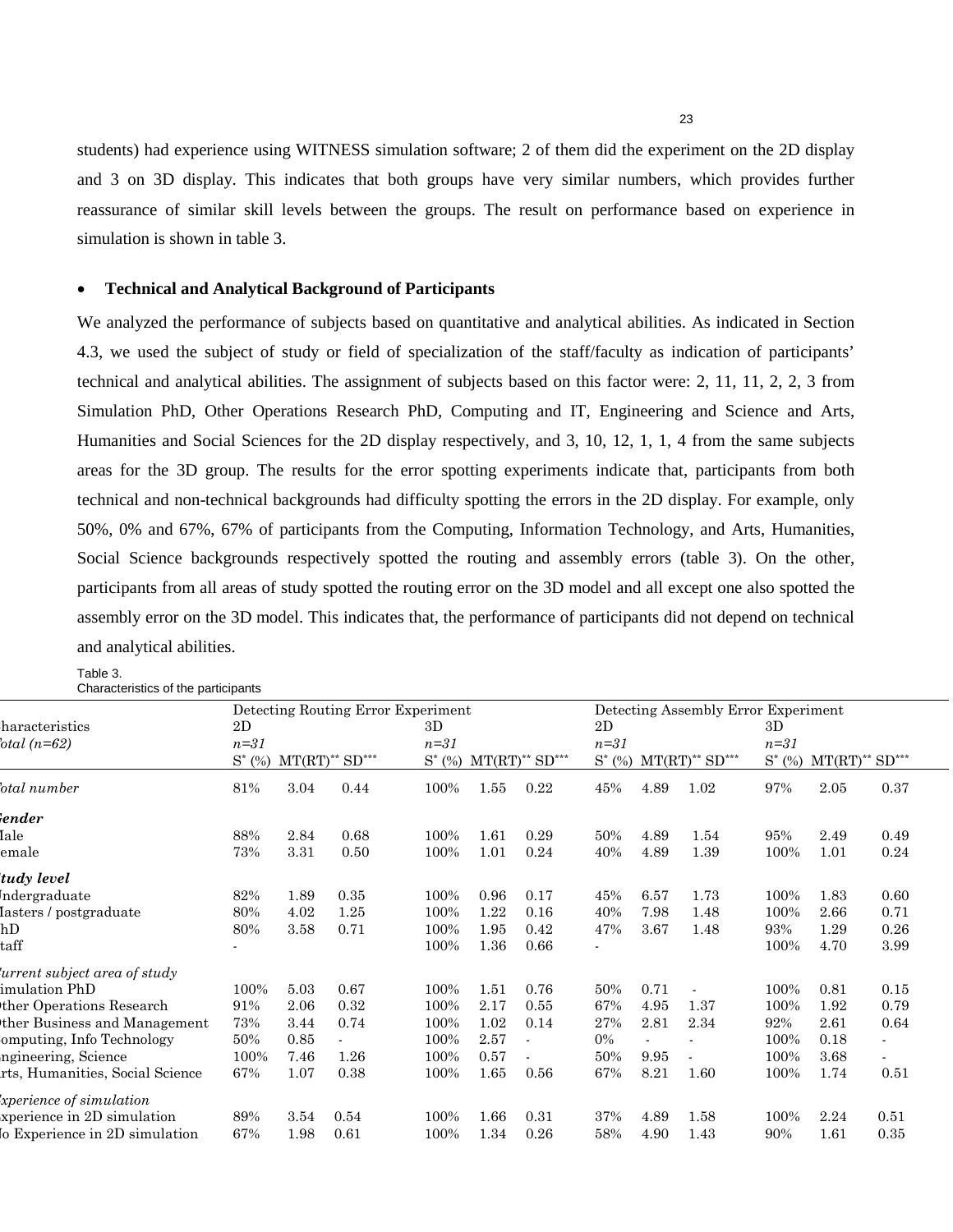#### xperience of 3D Simulation

\* Successes (percentage of those who spotted the error from each group). \*\* Mean time (real time in minutes) spent spotting the error. The time spent *does not* include the maximum time of 600 seconds assigned to those who did not spot the error. \*\*\* Standard Deviation of the time spent in spotting the error

#### • **Gender**

The overall performance of subjects on the experiments based on gender as shown in table 3 indicates that there was no significance difference between male (88%) and female (73%), although the male group performed slightly better. However, further diagnostics on how the errors were spotted provided an indication that, more female subjects spotted the routing error on the 2D display visually, while more subjects in the male group used statistics. For example, 56% of female group classified as visual learners spotted the routing error on the 2D display using the animation, with no female visual language learner spotting the same error using the statistics (figure 13). This appears to indicate that, the use of visual display could be more attractive to female users than the male counterpart.



Fig. 13. Performance of Subjects on spotting of routing error based on gender and cognitive learning styles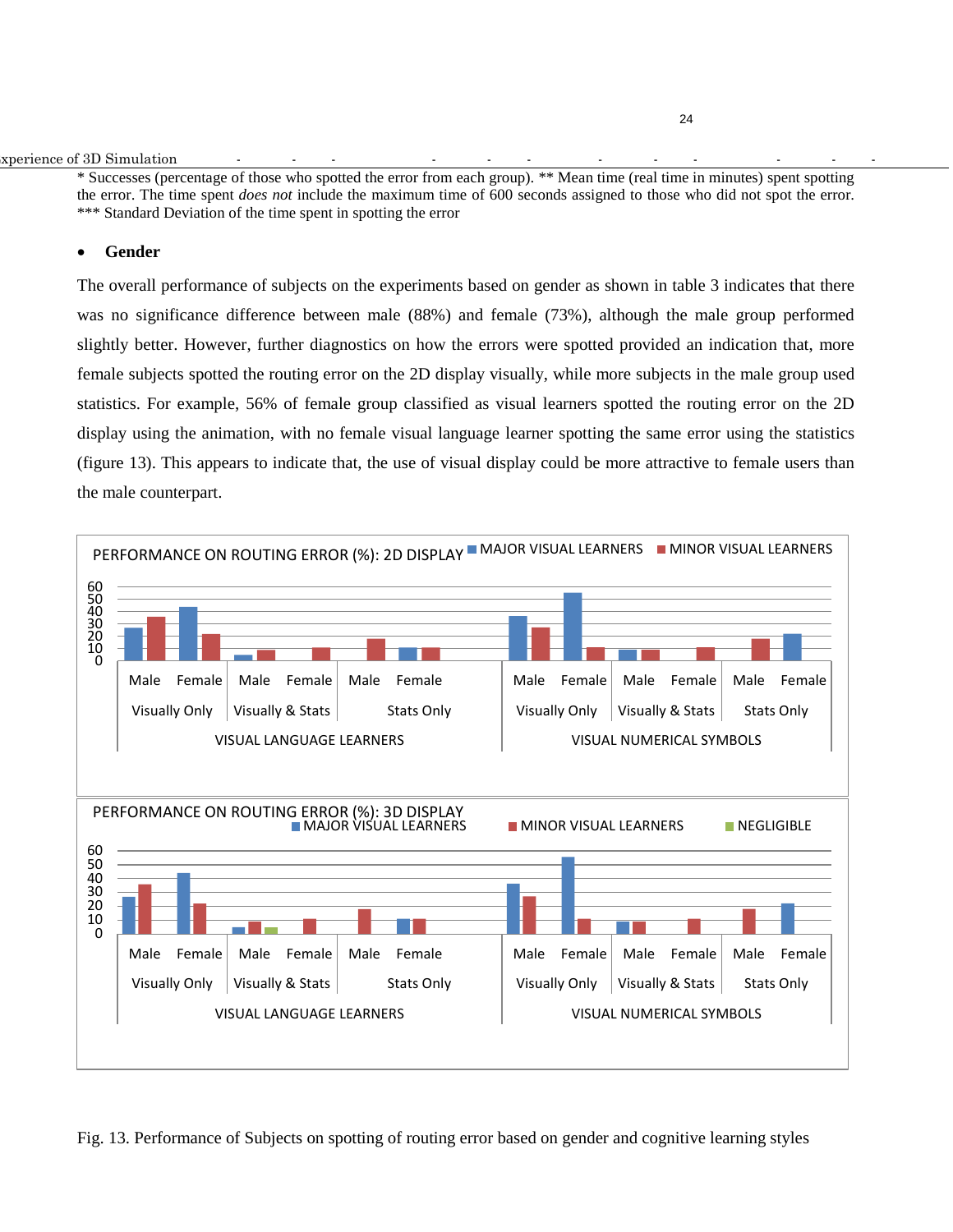#### **5.2 The Impacts of 3D Visualization on Spotting Errors in DES Model (Hypothesis 1)**

We use the results from our experiments on detecting the routing and assembly errors (Section 5.2.1 and 5.2.2) to test the first hypothesis  $(Hl_0$  *and*  $Hl_1$ ), which examines the effects of the type of display on detecting errors in a DES model.

#### **5.2.1 Detecting Errors – Routing Error**

The results for spotting the routing error are shown in Table 4. The performance of the 3D group was much better than the 2D group in spotting the error. Within the 2D group, six out of the 31 participants (19%) were not able to spot the error within the 10 minute time limit of the experiment whereas all 3D perspective participants spotted the error. The average time to spot the error is considerably less for the 3D group being 93 seconds compared to 263 seconds. This means that for this particular experiment changing from the 2D to the 3D perspective display reduced the average time to spot the error by 170 seconds, a reduction of 65%.

| Table 4.                                  |
|-------------------------------------------|
| Results from the routing error experiment |

|                                                          | חל    | 3D   |
|----------------------------------------------------------|-------|------|
| Spotted the error                                        | 25    | 31   |
| Did not spot the error                                   | h     |      |
| Average time to spot the error (seconds) *               | 263.4 | 93.3 |
| Standard deviation of time to spot the error (seconds) * | 204.3 | 74.4 |

\* A time of 600 seconds (the maximum time in the experiment) was allocated to those who did not spot the error.

 In calculating the average time, those who did not spot the error were allocated a time of 600 seconds (the time limit for the experiment). The actual time that they would have needed to spot the error is obviously longer than this and so the average time for the 2D group is slightly underestimated. Therefore, the difference between the groups is also slightly underestimated. However, this is better than ignoring these participants which would have underestimated the average time further. Setting a time limit (although done for practical reasons) also avoids the average being affected by extreme values.

Figure 5 shows the distribution of times to spot the error. There is a big difference in the number of participants who spotted the error within the first minute, being 14 (45%) for the 3D group and only 4 (13%) for the 2D group. All except one participant in the 3D group spotted the error within 194 seconds whereas 14 2D participants took longer than this.

The results show a big difference in performance between the groups. Statistical tests were applied to measure the statistical significance of the results. The exact binomial test was used for the mix of participants who did not spot the error. There were six such participants and all used the 2D display.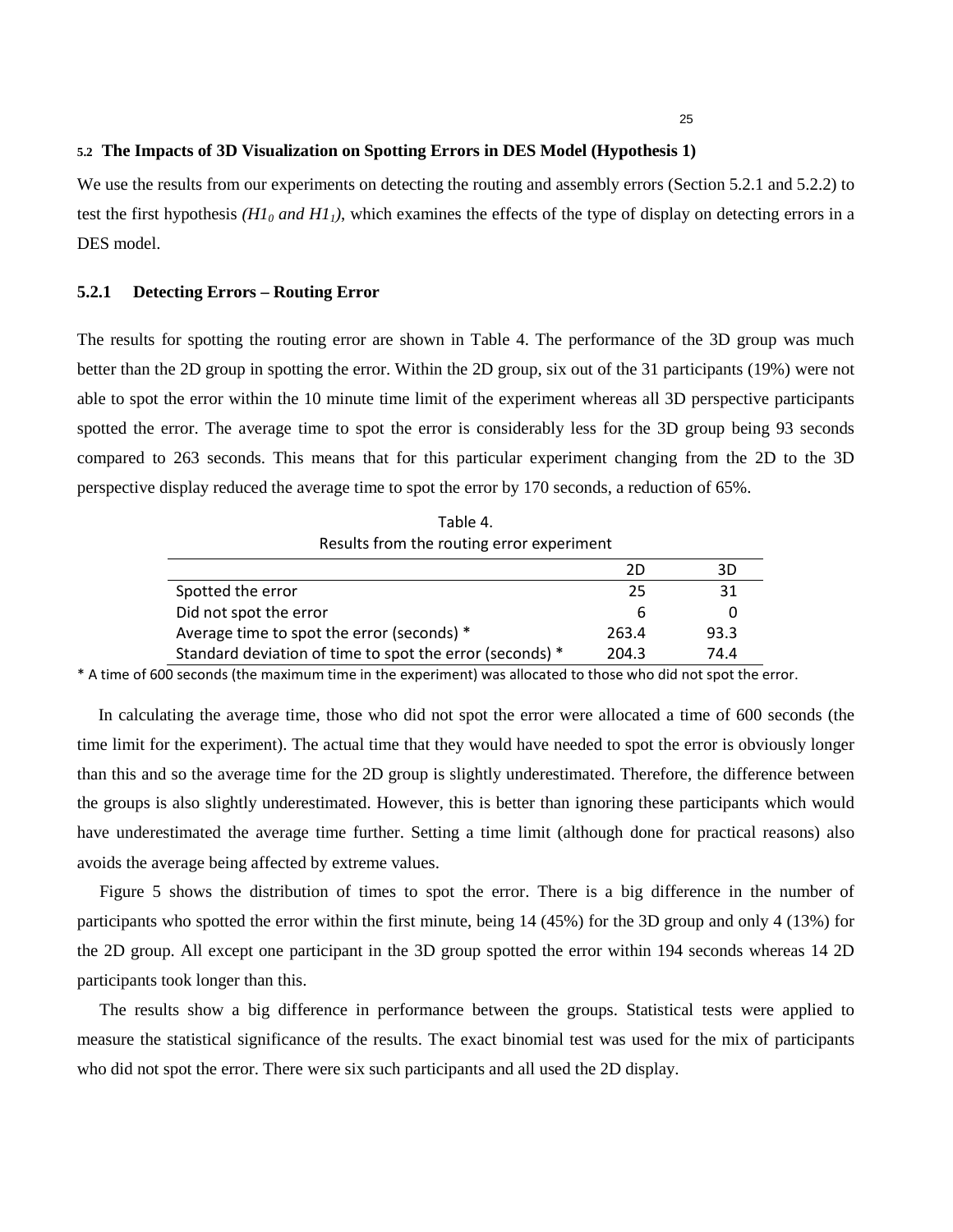

Fig. 14 . Time taken to spot the routing error. Fig. 15 . Time taken to spot the assembly error.

 Using the null hypothesis *(H10*) which stated that, the type of display does not have any effect on spotting of error, there would be a probability of 0.5 that a participant who did not spot the error used the 2D display and a probability of 0.5 that they used the 3D display. Since all the six participants used the 2D display, the two tailed exact binomial test is the probability of getting 0 or 6 successes from 6 trials with probability of success 0.5. The probability of this is 0.031 (p=0.031), so the numbers of subjects spotting the error is significant at the 5% level.

On the basis of this result, we reject the null hypothesis  $(H1_0)$  and accept the alternative hypothesis  $(H1_1)$  that, 3D Visualization makes it easier to spot errors in DES model.

An exact calculation can also be carried out to compare the numbers that did and did not spot the error. Overall there were six participants who did not spot the error and they all came from one of the groups (the 2D group). There are <sup>62</sup>C<sub>6</sub> combinations of six participants from the overall group of 62. Under the null hypothesis of the type of display having no effect (and ignoring other factors) each combination would be equally likely. The number of combinations that all come from either the 2D group or the 3D group is  $2 \times {}^{31}C_6$ . Therefore the probability of getting the experiment result is  $2 \times {}^{31}C_6$  /  ${}^{62}C_6$  which is 0.024. Therefore, again this indicates that the results for the number of participants spotting the error is significant at the 5% level. This test is better than the chi-square test in this situation (p value of 0.010) both because it is an exact calculation and also because the expected values for not spotted would be small (3 for each category) making the chi-square test value unreliable.

The time taken to spot the error is stronger data than simply whether the error was spotted since it compares the performance of those that spotted the error. A two tailed t-test (assuming unequal variances) on the times for the two groups gives a probability p value of 0.00098. This is therefore very strong evidence of a difference between the groups. The 95% confidence interval for the difference is 91 to 249 seconds. This is also consistent with the above conclusions to reject the null hypothesis  $(H_0)$  and accept the alternative hypothesis  $(H_1)$  that, 3D Visualization makes it easier to spot errors in DES model.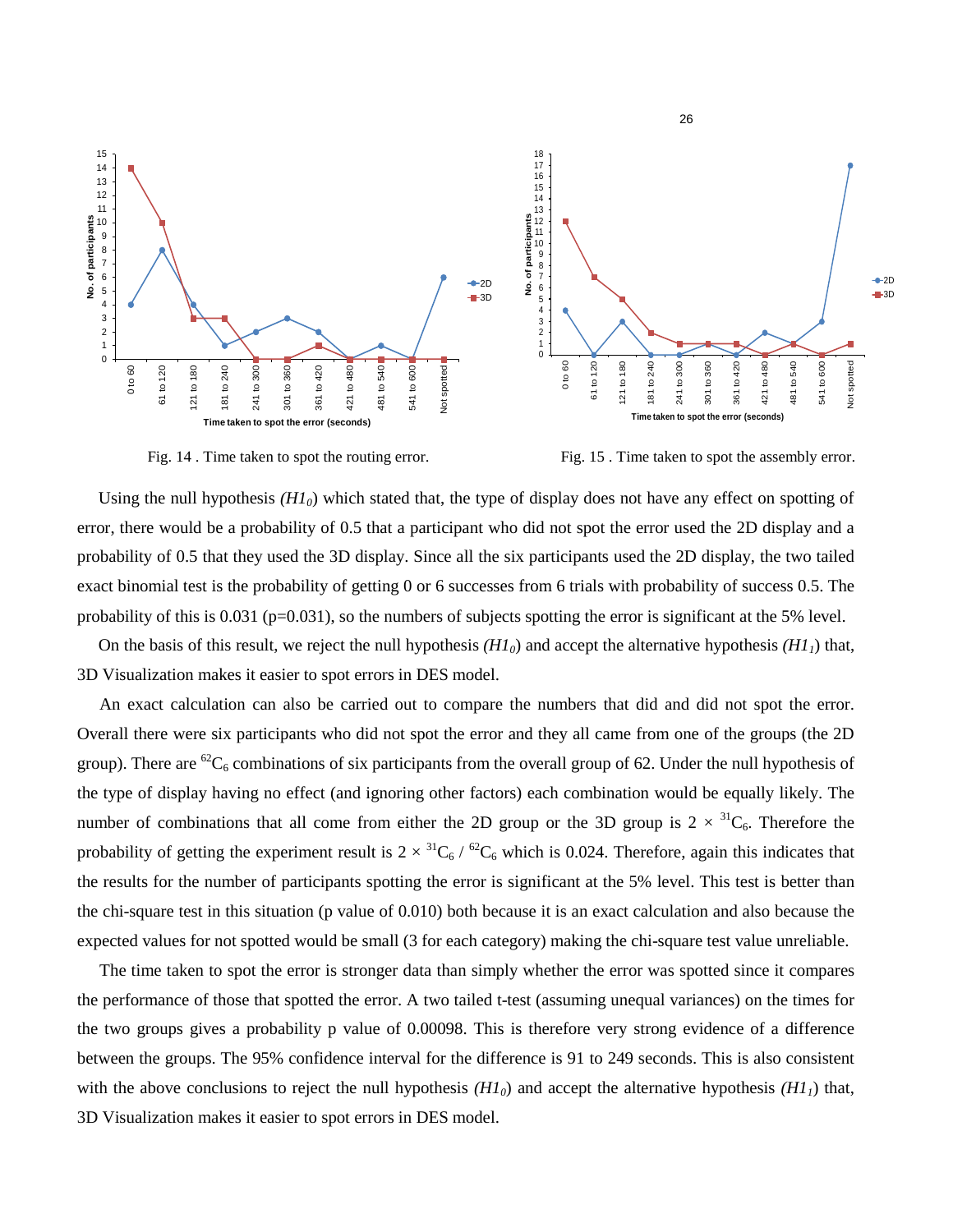In the questionnaire after the experiment the participants were asked how they spotted the error. For the 2D participants, 14 spotted it visually, 7 noticed it from the statistics, and 4 used both sources. For the 3D participants, the numbers were 21, 5 and 5 respectively. There is no significant difference between the groups (chi square p value of 0.54) and the percentages for the two groups combined are: visual 63%, statistics 21%, both 16%.

#### **5.2.2 Detecting Errors – Assembly error**

The results for spotting the assembly error are shown in Table 5. As with the routing error the performance of the 3D group was much better than the 2D group. In this case 17 of the 2D group did not spot the error (55%) compared to only one of the 3D group (3%). The average time for the 3D group (138 seconds) is 323 seconds less than the 2D group (462 seconds). This is a reduction of 70% which is similar to the reduction of 65% for the routing error. As with the routing results those who did not spot the error were allocated a time of 600 seconds. This applies to many of the 2D group, and so the time to spot the error will be considerably underestimated for the 2D display.

The results indicate that the assembly error was more difficult to spot than the routing error. Compared to the routing results, considerably more of the 2D participants failed to spot the assembly error and the average times for both groups to spot the assembly error are much higher. This is despite the participants being more familiar with the model having tackled the routing error first.

Figure 5 shows the distribution of times to spot the error. From the data, 24 of the 3D group spotted the error within the first 166 seconds compared to only 6 of the 2D group.

| Results from the assembly error experiment.              |       |       |  |  |  |  |  |
|----------------------------------------------------------|-------|-------|--|--|--|--|--|
|                                                          | 2D    | 3D    |  |  |  |  |  |
| Spotted the error                                        | 14    | 30    |  |  |  |  |  |
| Did not spot the error                                   | 17    |       |  |  |  |  |  |
| Average time to spot the error (seconds) *               | 461.5 | 138.3 |  |  |  |  |  |
| Standard deviation of time to spot the error (seconds) * | 216.5 | 147.5 |  |  |  |  |  |

Table 5. Results from the assembly

\* A time of 600 seconds (the maximum time in the experiment) was allocated to those who did not spot the error.

For this data, there is clearly a very big difference in the numbers spotting the error from each group. Out of the 18 participants who did not spot the error only one was from the 3D group and the two tailed exact binomial test gives a p value of 0.00014. The chi square test can be applied to the numbers who did and did not spot the error, and gives a p value of  $7.6 \times 10^{-6}$ . A two tailed t-test (assuming unequal variances) on the times for the two groups gives probability p value of 7.4  $\times$  10<sup>-9</sup>. Both of these very low p values indicate extremely strong evidence of a difference between the groups. The 95% confidence interval for the difference is 229 to 418 seconds. In contrast to the routing error, this error can only be spotted visually as the on screen statistics do not help in this case.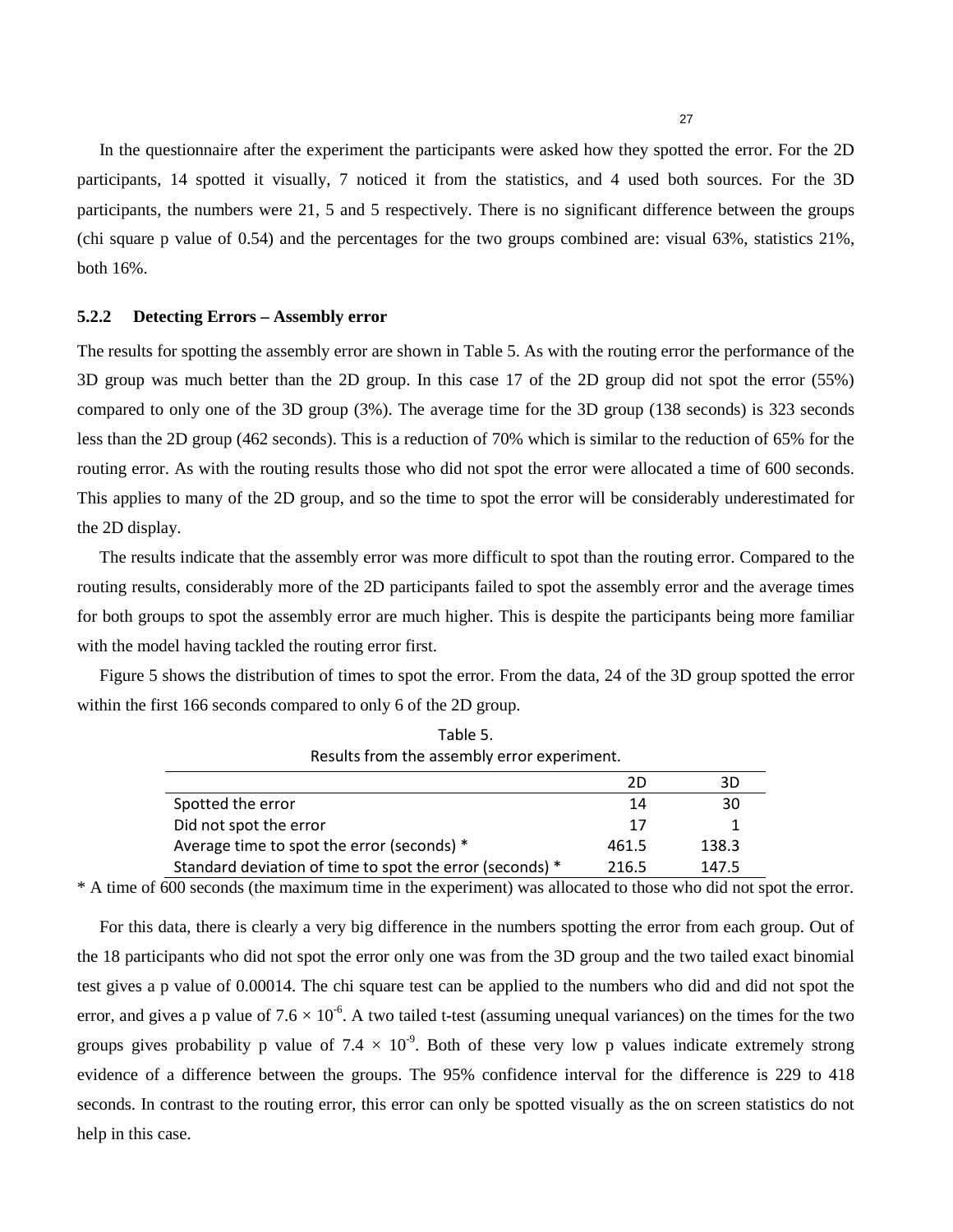28

 However, this result also supports our earlier conclusions in the routing error (Section 5.2.1). We therefore reject the null hypothesis  $(H1_0)$  and accept the alternative hypothesis  $(H1_1)$  that, 3D Visualization makes it easier to spot errors in DES model.

### **5.2.3 Detecting Errors – Perceptions of the Model**

At the end of the experiment with the car assembly model the participants were asked two questions about their perception of the model regarding the ease of understanding and the helpfulness of the graphics. They were asked to rate both on a 5 point scale and the results are shown in Tables 6 and 7. For both questions most participants in each group gave a rating of 4, and slightly more of the 3D group than the 2D group gave a rating of 5. Therefore the participants generally found the 2D or 3D model easy to understand and found the graphics helpful. Using the chi square test and combining the frequencies of 3 and 4 to avoid low expected values, the differences in results for the two displays are not statistically significant (p values of 0.37 and 0.19 respectively for the two questions). Therefore, the results do not indicate strong evidence of a difference in perceptions.

|    | Responses to the statement "The simulation model was easy to understand". |  |  |    |      |  |  |  |
|----|---------------------------------------------------------------------------|--|--|----|------|--|--|--|
|    | <b>Difficult</b>                                                          |  |  |    | Easy |  |  |  |
|    |                                                                           |  |  |    |      |  |  |  |
|    |                                                                           |  |  | 20 |      |  |  |  |
| ЗD |                                                                           |  |  |    |      |  |  |  |

| Table 6.                                                                  |  |
|---------------------------------------------------------------------------|--|
| Responses to the statement "The simulation model was easy to understand". |  |

|    |             | Table 7. |                                                                                                             |  |
|----|-------------|----------|-------------------------------------------------------------------------------------------------------------|--|
|    |             |          | ."Responses to the statement "The graphics in the simulation helped me to understand the simulation model". |  |
|    | Not helpful |          | Helpful                                                                                                     |  |
|    |             |          |                                                                                                             |  |
| חל |             |          |                                                                                                             |  |

#### **5.3 The Impacts of 3D Visualization on Model Understanding and Generation of Idea (Hypothesis 2 & 3)**

3D 0 0 1 16 14

Here, we examine the effects of the type of display on enhancing understanding of a DES model and generation of ideas for decision making. Using these results, we test the two hypotheses *(H20 and H21, and H30 and H31)* in Sections 5.3.1 and 5.3.2.

#### **5.3.1 Model Understanding**

The results for this experiment were obtained by marking the answers provided by the participants after watching the model run for two minutes. Two questions were asked. The first question tested the understanding of the model and was: "Please describe as fully as possible how the system works." We assessed the answers by whether they included the following points:

(1) There are 4 tellers and 3 enquiry staff.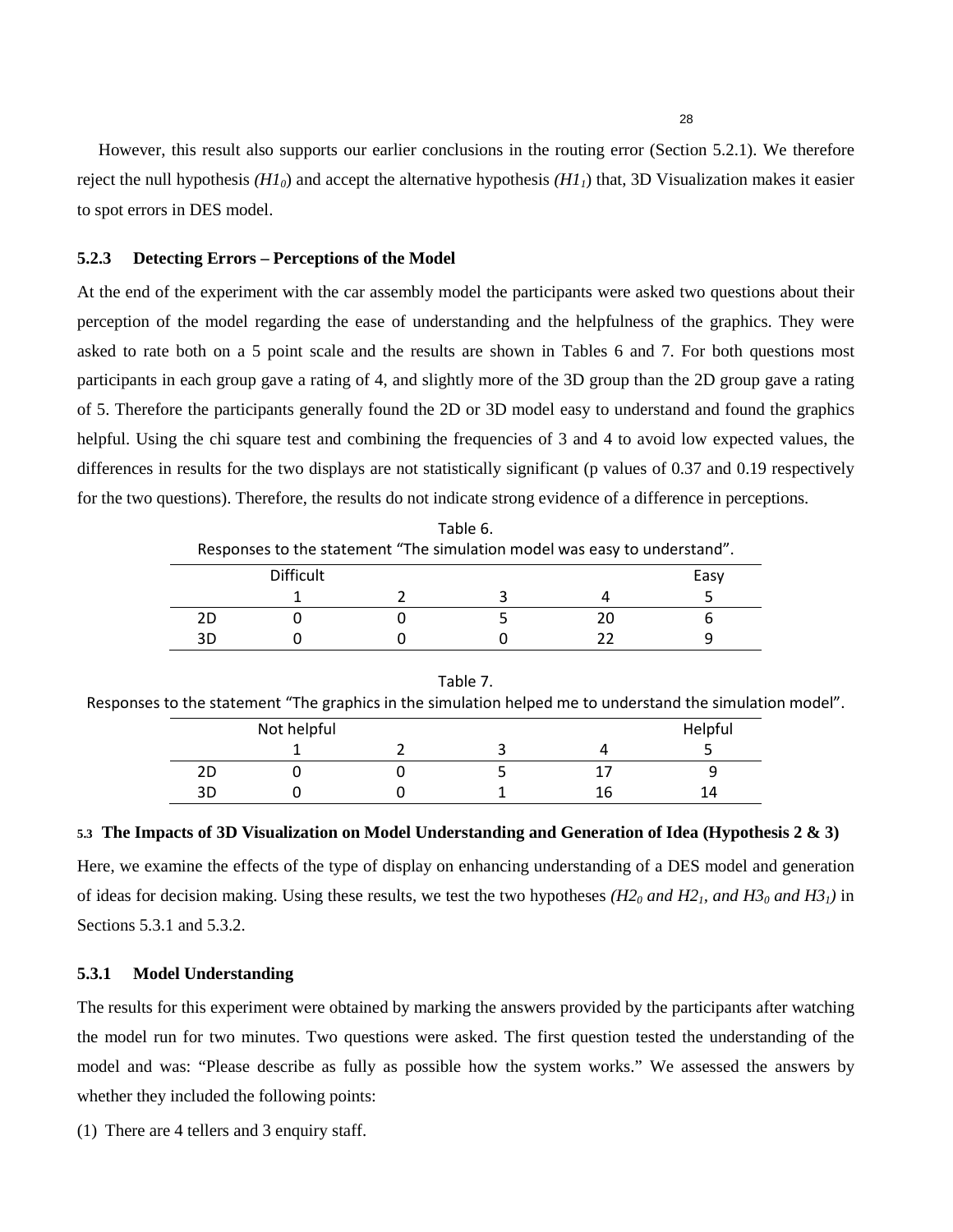- (2) There is one queue for the tellers and one for the enquiry staff.
- (3) Customers join one of the queues on arrival.
- (4) Some customers join the other queue after being served.
- (5) Customers leave the bank after being served by one or both types of staff.

The answers were compared with each of these points and marked as either getting the point correct (right), getting it incorrect (wrong), or not mentioning it (omission). Table VII shows the total in these categories for the 2D and 3D groups (31 participants in each group).

Table 8. Assessment of the answers to the question "Please describe as fully as possible how the system works" (see text for more

details of the points (1) to (5)). (1) Staff (2) Queues (3) Arrival (4)  $2^{nd}$  Service (5) Exit Total **2D group** Right 13 11 18 5 6 53 Wrong 0 11 4 4 0 19 Omission 18 9 9 22 25 83 **3D group** Right 8 30 30 23 12 103 Wrong 0 0 1 0 0 0 1 Omission 23 0 1 8 19 51

For point (1) regarding the number of staff, all participants either got the point correct or omitted it. More of the 2D group got this correct and this is the only point on which the 2D group did better than the 3D group. For the number of queues all except one of the 3D group got this correct whereas there were many incorrect answers in the 2D group. Similarly all except one of the 3D group mentioned the customers joining the queues on arrival whereas there were several omissions and a few incorrect answers in the 2D group. Most of the 2D group did not mention points (4) and (5). We hypothesize that the omissions for (4) are likely due to it going noticed whereas omissions for (5) are probably because it was not thought worth mentioning in the answer. Both points were included by more of the 3D group. Overall the 3D group did better with about twice as many correct points.

Scores for each participant were calculated by awarding one mark for a correct point, zero marks for an omission, and minus one for an incorrect point. Therefore the maximum mark is five. Figure 7 shows the distribution of marks across the 31 participants in each group. The averages are 1.10 for the 2D group and 3.29 for the 3D group. A t-test on the scores gives a p value of  $4.1 \times 10^{-7}$  (p<0.05) and so there is very strong evidence of a difference. As shown in Figure 9, 28 of the 3D group (90%) scored three or more in contrast to only nine of the 2D group (29%). The display perspective has a surprisingly large impact on the ability of the participants to recall and describe the system.

 Our null hypothesis *(H20*) stated that, 3D visualization does not result in a better understanding of the model than the 2D display. As this is not consistent with our results, we reject the null hypothesis *(H20*) and accept the alternative hypothesis  $(H2<sub>1</sub>)$  that, 3D Visualization does enhance spotting of errors in a DES model.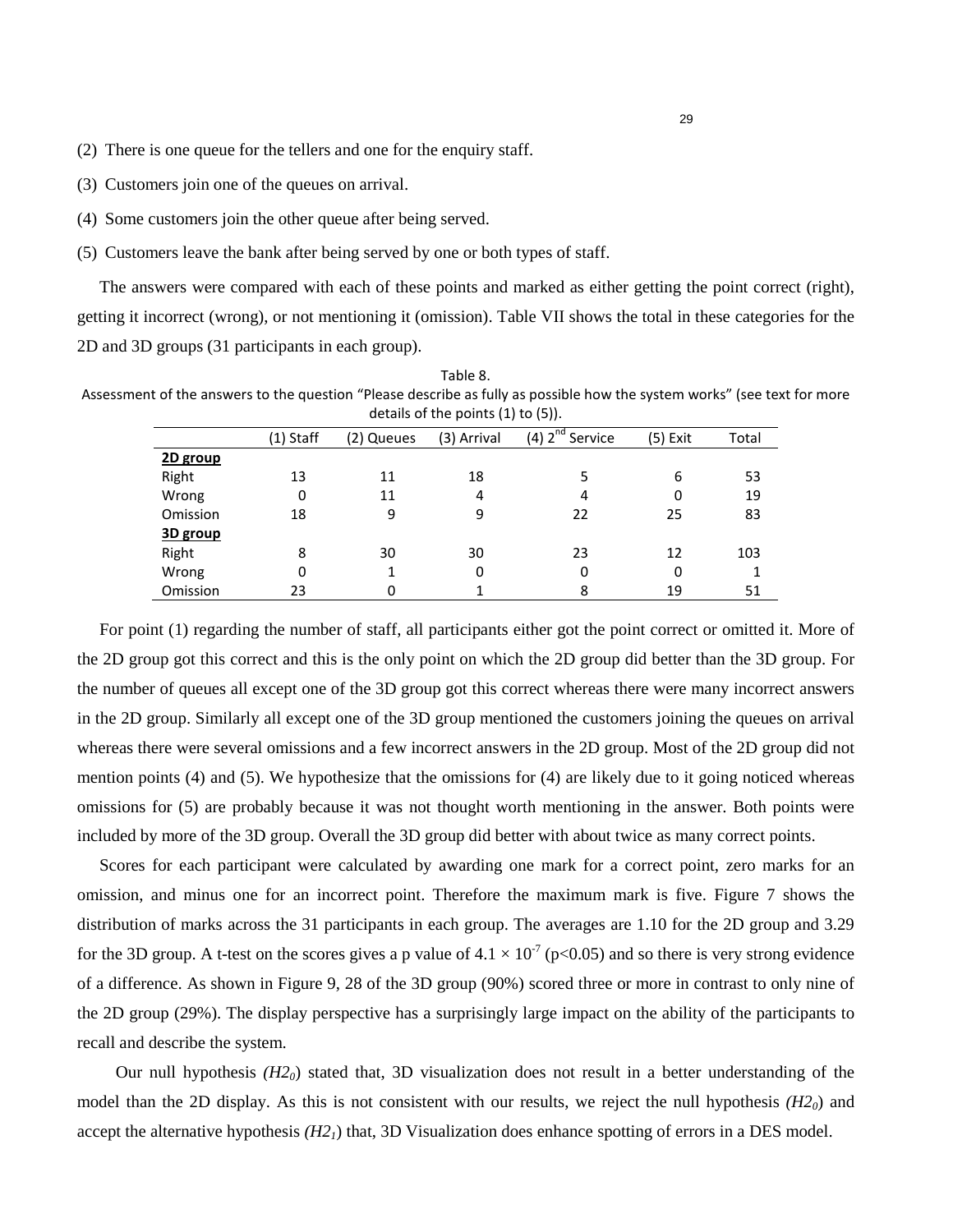#### **5.3.2 Generation of Ideas for Decision Making**

The second question that the participants answered was about decision making and how to improve the system. The question was: "The bank wishes to provide good service without incurring excessive cost, what changes to the system would you recommend and why?". The answers were assessed as to whether they included the following two points:

- (1) The tellers are busy most of the time and long queues build up for the tellers. Therefore the number of tellers should be increased.
- (2) The enquiry staff are idle for most of the time and so several enquiry staff could be re-deployed as tellers.

As shown in Table 9, each of the points was correctly stated by most participants in both groups, with no wrong answers. The results are therefore very similar for the two groups with average marks of 1.71 and 1.68 (out of a maximum of 2) for the 2D and 3D groups. There is no statistically significant difference between the groups (t-test p value of 0.85). The marks of the individual participants were: 0 marks: 2 2D, 4 3D; 1 mark: 5 2D, 2 3D, 2 marks: 24 2D, 25 3D. The display type clearly has had a negligible impact on the ability to answer this question.

The results support the null hypothesis  $(H3<sub>0</sub>)$  which stated that, 3D visualization does not enhance generation of ideas for improving business decisions (Section 3.2). This is despite the previous question indicating that the display made a big difference to the understanding and recall of the way the system worked. It could be that identifying ideas for improving the system does not depend much on the display or on the detailed understanding of the system, at least for this model. However, since most participants got this question completely correct it may also be that this question was too easy to show up a difference between the displays.



Fig. 16 . Scores for the answers for the description of the system.

#### Table 9.

Assessment of the answers to the question "The bank wishes to provide good service without incurring excessive cost, what changes to the system would you recommend and why?" (see text for more details of the points (1) and (2)).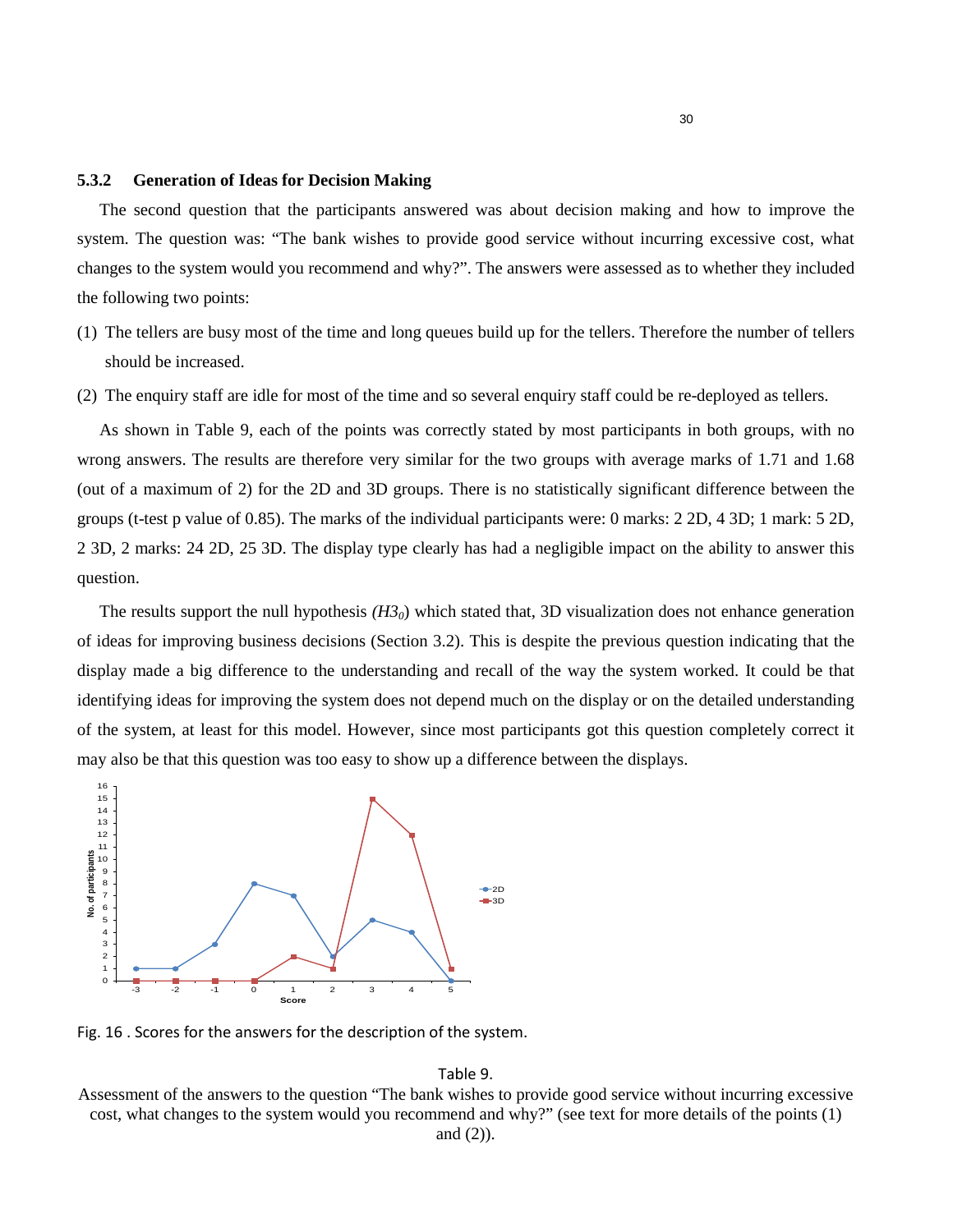|          |             |                   |       | ັ |
|----------|-------------|-------------------|-------|---|
|          | (1) Tellers | (2) Enquiry staff | Total |   |
| 2D group |             |                   |       |   |
| Right    | 29          | 24                | 53    |   |
| Wrong    | 0           | 0                 | O     |   |
| Omission | 2           | 7                 | 9     |   |
| 3D group |             |                   |       |   |
| Right    | 27          | 25                | 52    |   |
| Wrong    | 0           | 0                 |       |   |
| Omission | 4           | 6                 | 10    |   |

### **5.3.3 Model Understanding – Perceptions of the Model**

After the model understanding experiment the participants were asked the same two questions about their perceptions of the bank model that were used for the car assembly model (section 3.3). As for the car assembly model the results were similar for the 2D and 3D groups with most participants giving a rating of 4 or 5 on the 5 points scale. For "the simulation model was easy to understand" the frequencies for ratings 1 to 5 were: 2D group: 0, 0, 0, 18, 13; 3D group: 0, 0, 0, 20 11. For "the graphics in the simulation helped me to understand the simulation model" the frequencies for ratings 1 to 5 were:  $2D$  group: 0, 0, 1, 19, 11;  $3D$  group: 0, 0, 0, 19, 12. Therefore most participants gave a high rating for both criteria for the model they were using and there is no significant evidence for a difference in ratings for the two displays (chi square test p values of 0.60 and 0.79 respectively).

#### **5.4 The Impacts of 3D Visualization on Model Acceptability (Hypothesis 4)**

In this experiment, we examined the effects of the type of display on user's preference and acceptance of the model as accurate representation of the real system (the imaginary car assembly operation in this case). We tested the fourth hypothesis  $(H4_0 \text{ and } H4_1 \text{ developed in Section 3.3})$  based on the results if this experiment.

 This experiment was based on subjective model assessment. It only took place if there was enough time left within the 30 minutes allocated. Therefore the number of participants was less than for the previous experiments with 47 out of the original 62 taking part. The participants watched the car assembly model being run for two minutes each for the 2D and 3D displays, starting with the display they didn't use on the detecting errors experiment. They were then asked which display they considered a more accurate representation of the imaginary system as contained in the description handed to them at the start of the experiment. The results were that 3 (6%) chose 2D, 41 (87%) chose 3D, 3 (6%) were indifferent. They were also asked which display they considered easier to understand in terms of the processes or interactions between the model elements. The results for this question were very similar: 1 (2%) chose 2D, 42 (89%) chose 3D, 4 (9%) were indifferent. The results show a very strong subjective preference (acceptability) for the 3D display amongst the participants. The chi square test comparing those who preferred 2D or 3D with expected values of equal numbers gives p values of 1.0  $\times$  10<sup>-8</sup> and 4.0  $\times$  10<sup>-10</sup> respectively.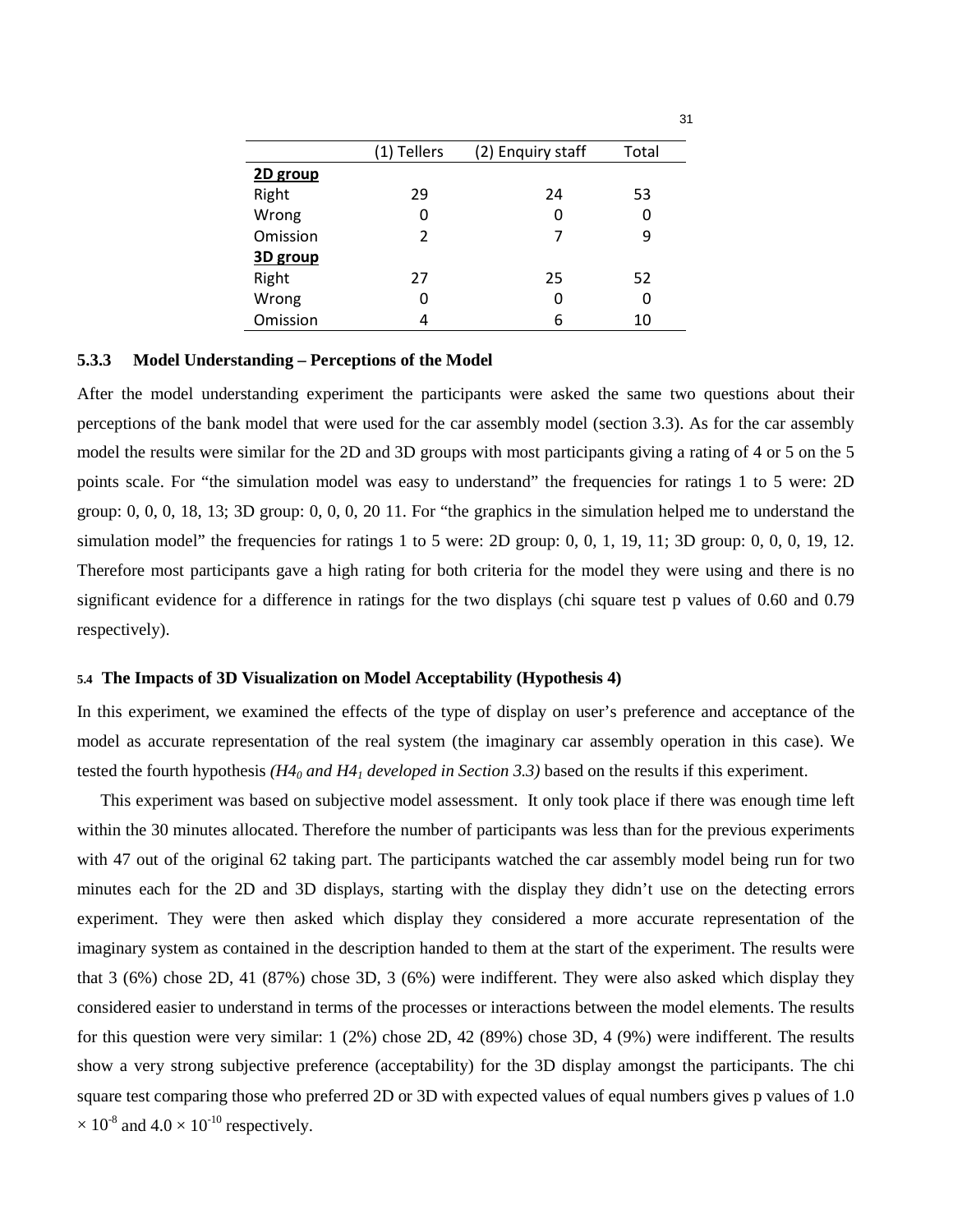On the basis of these results, we reject the null hypothesis  $(H4<sub>0</sub>)$  that, 3D visualization does not improve model acceptability than 2D display (Section 3.3), and accept the alternative hypothesis *(H41*) that, 3D visualization does improve acceptability of the model.

#### **6. The Scope, Implications and Limitations of Study**

#### **6.1 The Scope**

The scope of this study is determined by the DES tasks performed in the experiments, the objectives of each experiment and the decision variables, and the nature of the business operations. The first experiment involves validation and verification of model of a car assembly operation. Providing participants with a model description and being asked to find any errors that contrast the given description depicts a verification test, and detecting errors in the model against set parameters involves model validation as in [6,20]. The application area was based on a factory operation and would be relevant for any objective about factory operations such as improving throughput, scheduling, minimize work in progress, and optimal factory layout.

In the second experiment, we asked the subjects to recommend ways of improving service operation (providing better customer service without excessive costs). Although the simulation model was based on a commercial bank operation, the results would be relevant to any objective about customer service improvement and efficient utilization and assignment of human resources in any organization.

The third experiment involved participants' subjective preference of the DES model as true representation of the actual system, implying user's perception of credibility, and the confidence reposed on the model to enhance acceptability and usability [31].

The study therefore has implications for a very wide range of problem types and domains. In most simulation decision support applications it will be beneficial for both the modeler and the client to understand the model display more easily. As discussed in Section 2, this will help in various tasks such as building the model, verification and validation, and experimentation.

However, the importance of certain aspects of the display will vary depending on the objectives and the decision variables. For example, where the objective is to improve factory performance by optimizing the layout, getting good accuracy in the relative positions of each element will be important. If the focus is on the use of resources to reduce queues in a service process, then the display needs to show clearly (amongst other things) the queue sizes and the tasks being carried out by the resources. Nevertheless, if a 3D perspective view makes the model display easier to understand and to relate to the real system then this would be an advantage in both cases. The nature of the system may perhaps limit the benefits if, for example, the system is very large and complex and therefore difficult to visualize. The two examples in the experiments were quite small systems. If there are a very large number of elements then a 3D perspective might make it harder to see all the elements, although features such as the ability to zoom in and move to different areas easily may overcome this.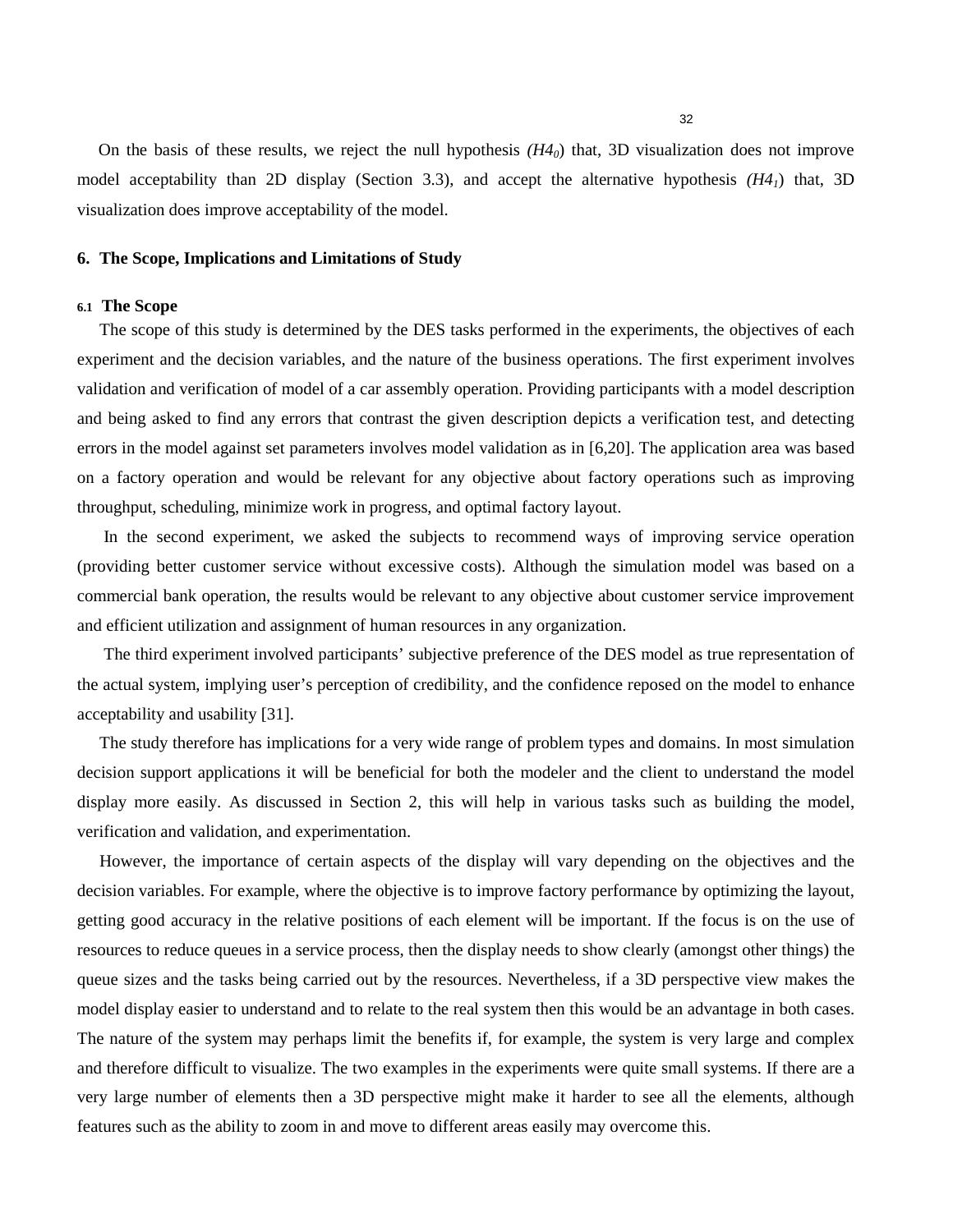#### **6.2 Implications of the Study**

The results of the experiments and the conclusions provide convincing evidence that, 3D visualization can bring several added benefits to DES modeling within the application domain as defined in Section 6.1. This include enhancing model validation and verification, understanding, credibility and acceptability, and usability, which can lead to the overall success of the simulation project [30,40]. Thus, despite any skepticisms by some researchers and industry practitioners especially those in academia, 3D modeling and simulation in DES appears to be an acceptable next step in advancing DES practice.

Notwithstanding the above benefits of 3D visualization in DES, there are possible dangers of using 3D visualization as a quick-fix to ensuring model credibility and acceptability [40]. This indicates the possibility of users of project owners easily accepting the DES as a decision support tool based on a pretty interface without considering its technical soundness.

#### **6.3 Limitations of the Study**

The use of students as participants in the experiments with little or no experience in discrete event modeling and simulation, especially in 3D modeling meant that, the subjects were limited to just observing the 2D and 3D animations on the 2D display and 3D perspective view. This therefore limited the activities that could be performed in this study. For example, tasks such as model development, model testing and experimentation could not be undertaken. However, this does not rule out the validity of the interesting results and implications for DES modeling. Also, both the experimental methods and the use of students as subjects in the experiments is consistent with previous experiment that investigated the efficacy of 2D display against non-visual interface [11].

#### **7. Summary and Conclusions**

The experiments showed that making a relatively small change to the visual display in altering the perspective from an overhead 2D plan view to a 3D perspective view resulted in much better performance in spotting errors and understanding the model. The average time to spot the errors in the car assembly model was reduced by 65% and 70% for the two errors. The participants also performed much better with the 3D display than the 2D display in being able to recall and describe the bank model. There was very little difference between the displays in the ability of the participants to suggest improvements to the system although this was probably at least partly because this question was too easy. Almost all participants preferred the 3D display when asked to compare the two displays.

The visual display is very important in simulation in enabling both the modeler and the client to observe the behavior of the model. It can affect many aspects of the simulation project particularly verification, validation, the understanding of the system, and the generation of ideas for system improvement and for experimentation. It also plays a major role in facilitating interaction between the modeler and the client.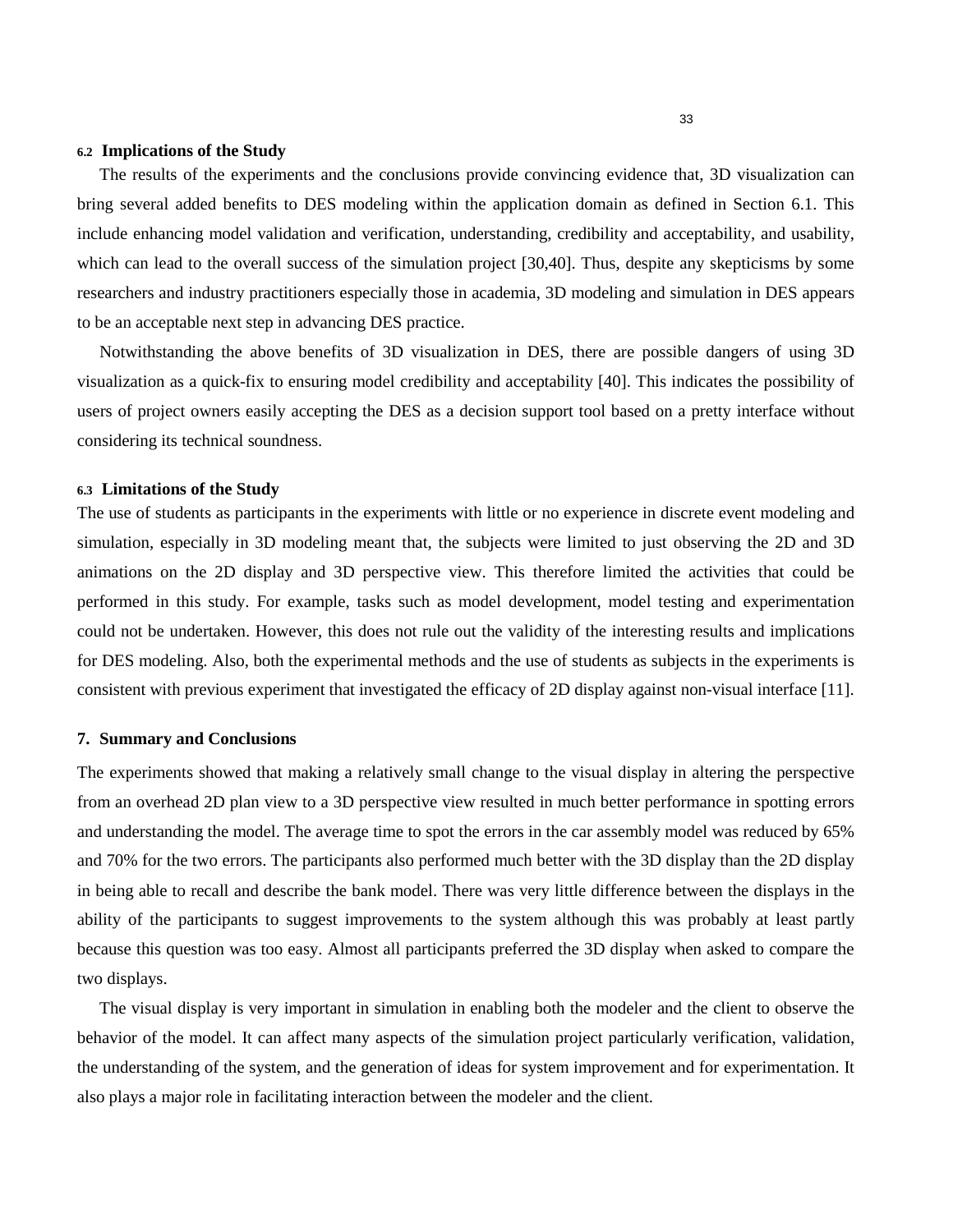We were surprised by the extent of the difference in performance caused by such a small change in the display. This indicates that the detailed way that the visual display is designed may have a major effect on the outcome of several of the simulation tasks and therefore on whether the project is successful. One implication is that the design of the visual display should receive more emphasis in simulation software, simulation teaching and simulation practice.

More research in this area would help to extend and generalize the results. Such research could include doing similar experiments but with different models, investigating other aspects of the display, and analyzing the process of interaction between the user and the display.

#### **Acknowledgments**

The authors would like to thank Lanner Group in Houston, Texas, USA, and Warwickshire, UK for the support provided for this research, and the participants for taking part in the experiment. Preliminary analysis of some of the results was presented in: Akpan, J. I., and Brooks, R. J. Experimental investigation of the impacts of virtual reality on discrete-event simulation. In *Proceedings of the Winter Simulation Conference, 2005;* 1968–1975.

#### **References**

[1] I. J. Akpan, R. J. Brooks, Users' perceptions of the relative costs and benefits of 2D and 3D visual displays in discrete-event simulation, Simulation 88(4) (2012) 464-480.

[2] I. J. Akpan, Empirical Study of the Impacts of Virtual Reality on Computer Simulation. PhD Thesis, Lancaster University, UK (2006).

[3] M. Alemparte, D. Chheda, D. Seeley, W. Walker, Interacting with discrete simulation using on line graphic animation, Computers & Graphics, 1(4) (1975) 309–318

[4] D. F. Andersen, J. A. M. Vennix, G. P. Richardson, E. A. J. A. Rouwette, Group model building: Problem structuring, policy simulation and decision support, J Opl Res Soc., 58(5) (2007) 691-694.

[5] G. Au, R. J. Paul, Visual interactive modelling: A pictorial simulation specification system, European Journal of Operational Research, 91(1) (1996) 14–26

[6] O. Balci, Validation, verification, and testing techniques throughout the life cycle of a simulation study. Annals of operations research, 53(1) (1994) 121-173.

[7] M. Barnes, An introduction to Quest, in: Proceedings of the Winter Simulation Conference, (Eds.) S. Andradottir, K. Healy, D. Withers, B. Nelson, (1995) 432-436.

[8] P. C. Bell, Visual interactive modelling: The past, the present, and the prospects, European Journal of Operational Research, 54(3) (1991) 274-286.

[9] P. C. Bell, C. K. Anderson, D. S. Staples, M. Elder, Decision-makers' perceptions of the value and impact of visual interactive modelling. Omega, 27(2) (1999) 155-165.

[10] P. C. Bell, R. M. O'keefe, Visual interactive simulation — history, recent developments, and major issues. Simulation, 49(3) (1987) 109-116.

[11] P. C. Bell, R. M. O'keefe, An experimental investigation into the efficacy of visual interactive simulation. Management Science, 41(6) (1995) 1018-1038.

[12] V Belton, M. D. Elder, Decision support systems: Learning from visual interactive modelling, Decision Support Systems, 12(4–5) (1994) 355-364.

[13] V. Čerić, Visual interactive modeling and simulation as a decision support in railway transport logistic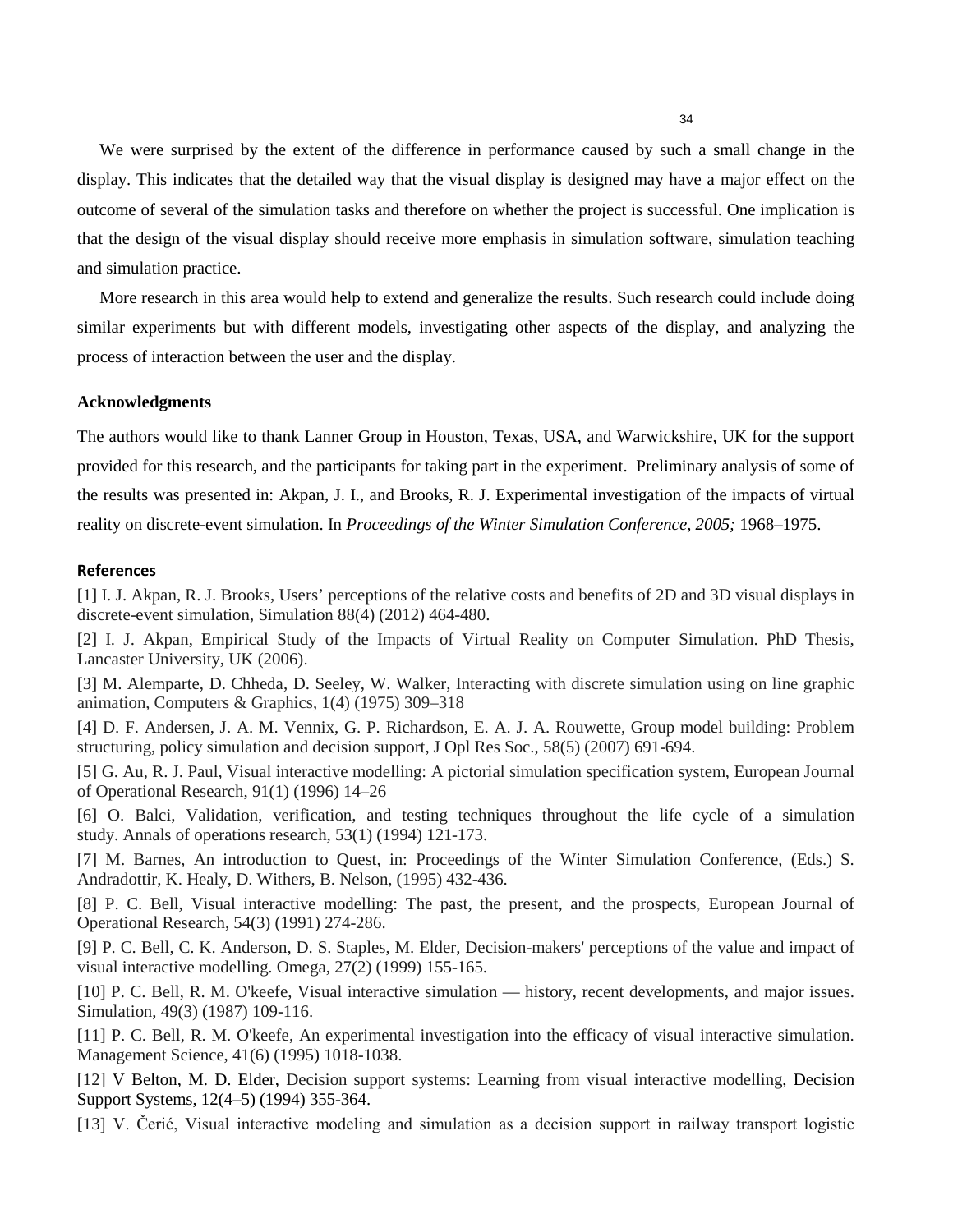operations. Mathematics and computers in simulation 44(3) (1997) 251-261.

[14] J. G. Crookes, Simulation in 1981. European Journal of Operations Research, 9(1) (1982) 1-7.

[15] D. A. Guttentag, Virtual reality: Applications and implications for tourism. Tourism Management, 31(5) (2010) 637-651.

[16] J. Hugan, QUEST – Queuing event simulation tool. Proceedings of the Winter Simulation Conference, (1995) 432-436.

[17] R. D. Hurrion, European, Visual interactive modeling, Journal of Operational Research 23 (1986) 281-287

[18] R. D. Hurrion, Implementation of a visual interactive consensus decision support system, European Journal of Operational Research, 20(2 ) (1985) 138-144.

[19] R. D. Hurrion, R. J. R. Secker, Visual interactive simulation an aid to decision making Omega, 6(5) (1978) 419-426.

[20] V. R. Kamat, J. C. Martinez, Validating complex construction simulation models using 3D visualization, Systems Analysis Modelling Simulation, 43(4) (2003) 455-467.

[21] V. R. Kamat, J. C. Martinez, Enabling smooth and scalable dynamic 3D visualization of discrete-event construction simulations, in: Proceedings of the 2000 Winter Simulation Conference, Arlington, USA, 2 (2001) 1523-1533.

[22] W. L. Koh, S. Zhou, Modeling and simulation of pedestrian behaviors in crowded places. ACM Transaction on Modeling and Computer Simulation, 21(3) (2011) Article 20, 23 pages.

[23] J. Kuljis, HCI and simulation packages. In Proceedings of the 28th conference on Winter simulation, IEEE Computer Society, (1996) 687-694.

[24] J. Kuljis, R. J. Paul, C. Chen, Visualization and simulation: Two sides of the same coin? Simulation 77(3-4) (2001) 141-152.

[25] J. A. List, S. Sadoff, M. Wagner, So you want to run an experiment, now what? Some Simple Rules of Thumb for Optimal Experimental Design. Experimental Economics, 14(4) (2011) 439-457.

[26] A. M. Law, Simulation Modeling and Analysis, 4<sup>th</sup> edition, McGraw Hill, New York, 2007.

[27] T. S. Mujber, T. Szecsi, M. S. J. Hashmi, Virtual reality applications in manufacturing process simulation, Journal of Materials Processing Technology, 2004; 155-156: 1834-1838

[28] S. I. Park, G. Lee, M Kim, Do students benefit equally from interactive computer simulations regardless of prior knowledge levels? Computers & Education, 52(3) (2009) 649-655

[29] J. Quarles, P. Fishwick, S. Lampotang, I. Fischler, B. Lok, A mixed reality approach for interactively blending dynamic models with corresponding physical phenomena, ACM Transaction on Modeling and Computer Simulation, 20(4) (2010) 23 pages.

[30] S. Robinson, Discrete-event simulation: from the pioneers to the present, what next? Journal of the Operational Research Society, 56(6) (2005) 619–629.

[31] M. Rohrer, Seeing is believing: the importance of visualization in manufacturing simulation, in J Joines, R. Barton, K. Kang and P. Fishwick (Eds.), Proceeding of the 2000 Winter Simulation Conference, IEEE Computer (2000) 211-1216,

[32] J. M. Rosen, H. Soltanian, R. J. Redett, D. R. Laub, Evolution of virtual reality [Medicine], Engineering in Medicine and Biology Magazine, IEEE,15(2), (1996) 16-22.

[33] M. M. Sebrechts, J. V. Cugini, S. J. Laskowski, J. Vasilakis, M. S. Miller, Visualization of search results: a comparative evaluation of text, 2D, and 3D interfaces, in Proceedings of the 22nd annual international ACM SIGIR conference on Research and development in information retrieval, (1999) (3-10).

[34] J. P. Shim, M. Warkentin, J. F. Courtney, D. J. Power, R. Sharda, & C. Carlsson, Past, present, and future of decision support technology, Decision support systems, 33(2) (2002) 111-126.

[35] C. B. Tilanus. Failures and successes of quantitative methods in management, European Journal of